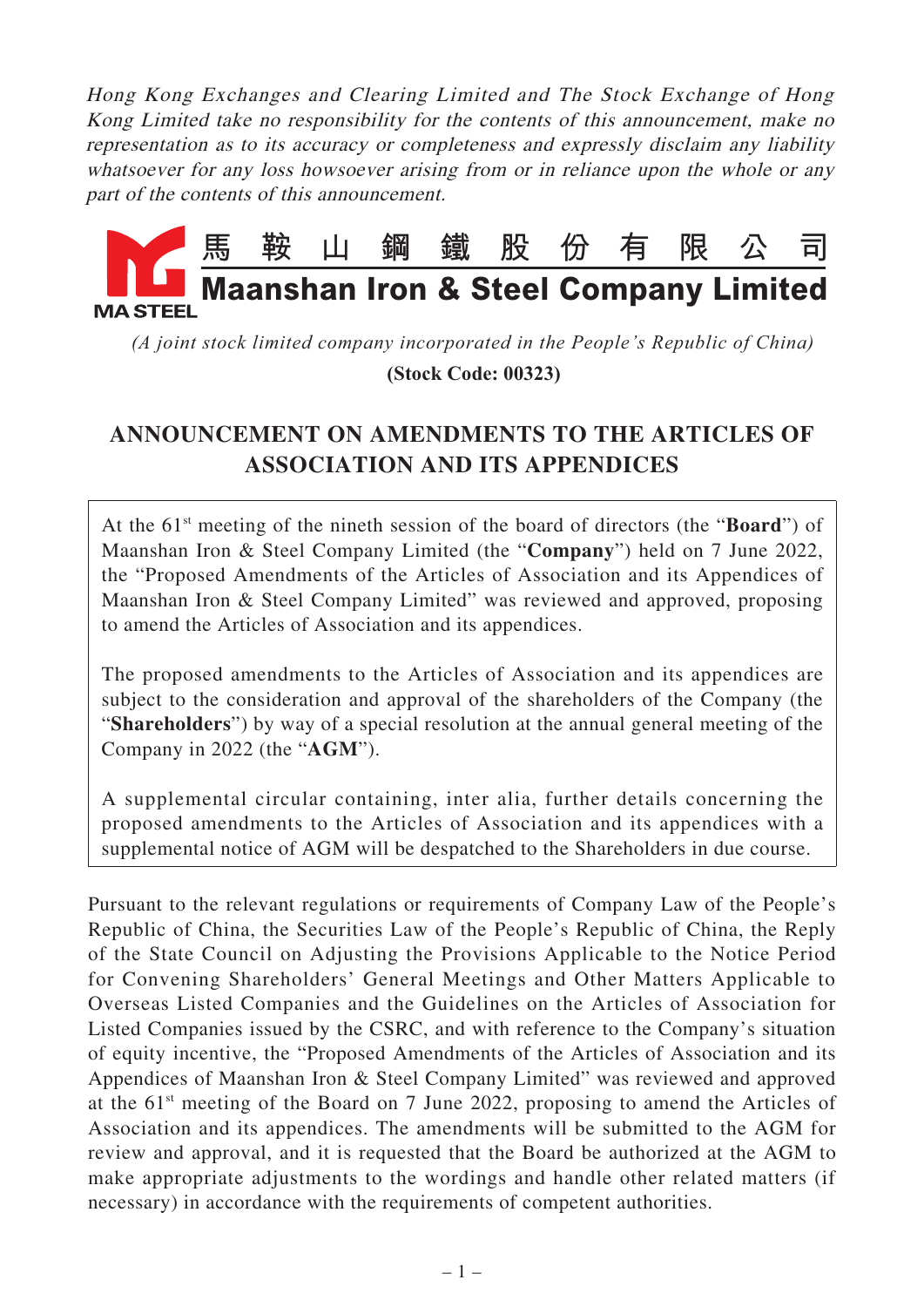Details of the amendments are as follows:

| No.            | Original articles and description                                                                                                                                                                                                                                                                                                                                                                                                                                                                                                                                                                                                                             | Amended articles and description                                                                                                                                                                                                                                                                                                                                                                                                                                                                                                                                                                                                           |
|----------------|---------------------------------------------------------------------------------------------------------------------------------------------------------------------------------------------------------------------------------------------------------------------------------------------------------------------------------------------------------------------------------------------------------------------------------------------------------------------------------------------------------------------------------------------------------------------------------------------------------------------------------------------------------------|--------------------------------------------------------------------------------------------------------------------------------------------------------------------------------------------------------------------------------------------------------------------------------------------------------------------------------------------------------------------------------------------------------------------------------------------------------------------------------------------------------------------------------------------------------------------------------------------------------------------------------------------|
| $\mathbf{1}$   | Article 5 The Company is a Sino-foreign joint<br>stock limited company which has perpetual<br>existence.                                                                                                                                                                                                                                                                                                                                                                                                                                                                                                                                                      | Article 5 The Company is a Sino-foreign joint<br>stock limited company which has perpetual<br>existence.                                                                                                                                                                                                                                                                                                                                                                                                                                                                                                                                   |
| $\overline{2}$ | Article 16 As approved by the Company's<br>supervising authorities mandated by the State<br>Council, the total number of ordinary shares<br>issued by the Company is 7,700,681,186 shares.                                                                                                                                                                                                                                                                                                                                                                                                                                                                    | Article 16 As approved by the Company's<br>supervising authorities mandated by the State<br>Council, the total number of ordinary shares<br>issued by the Company is 7,775,731,186 shares.                                                                                                                                                                                                                                                                                                                                                                                                                                                 |
| $\mathfrak{Z}$ | Article 17 The share capital structure of<br>the Company is: $7,700,681,186$ ordinary<br>shares, among which 5,967,751,186 shares<br>are Domestic Shares, representing 77.496%<br>of the total ordinary shares of the Company,<br>and 1,732,930,000 shares are Overseas-Listed<br>Foreign Shares, representing 22.504% of the<br>total ordinary shares issued by the Company.                                                                                                                                                                                                                                                                                 | Article 17 The share capital structure of<br>the Company is: $7,775,731,186$ ordinary<br>shares, among which $6,042,801,186$ shares<br>are Domestic Shares, representing 77.714%<br>of the total ordinary shares of the Company,<br>and 1,732,930,000 shares are Overseas-Listed<br>Foreign Shares, representing 22.286% of the<br>total ordinary shares issued by the Company.                                                                                                                                                                                                                                                            |
| $\overline{4}$ | Article 20 The registered capital of the<br>Company is RMB7,700,681,186.                                                                                                                                                                                                                                                                                                                                                                                                                                                                                                                                                                                      | Article 20 The registered capital of the Company is<br>RMB7,775,731,186.                                                                                                                                                                                                                                                                                                                                                                                                                                                                                                                                                                   |
| 5              | Article 24 When the Company is to reduce<br>its registered capital, it must prepare a balance<br>sheet and an inventory of assets.                                                                                                                                                                                                                                                                                                                                                                                                                                                                                                                            | Article 24 When the Company is to reduce<br>its registered capital, it must prepare a balance<br>sheet and an inventory of assets.                                                                                                                                                                                                                                                                                                                                                                                                                                                                                                         |
|                | The Company shall notify its creditors within<br>10 days of adopting the resolution to reduce<br>its registered capital and shall publish an<br>announcement of the resolution at least three<br>times within 30 days of the said date. Creditors<br>shall, within 30 days of receiving a written<br>notice or within 90 days of the date of the<br>first public announcement for those who have<br>not received a written notice, be entitled to<br>require the Company to pay its debts in full<br>or to provide a corresponding guarantee for<br>repayment.<br>The reduced registered capital of the Company<br>may not be less than the statutory minimum | The Company shall notify its creditors within<br>10 days of adopting the resolution to reduce<br>its registered capital and shall publish an<br>announcement of the resolution within 30 days<br>of the said date. Creditors shall, within 30 days<br>of receiving a written notice or within 45 days<br>of the date of the public announcement for<br>those who have not received a written notice, be<br>entitled to require the Company to pay its debts<br>in full or to provide a corresponding guarantee<br>for repayment.<br>The reduced registered capital of the Company<br>may not be less than the statutory minimum<br>amount. |
|                | amount.                                                                                                                                                                                                                                                                                                                                                                                                                                                                                                                                                                                                                                                       |                                                                                                                                                                                                                                                                                                                                                                                                                                                                                                                                                                                                                                            |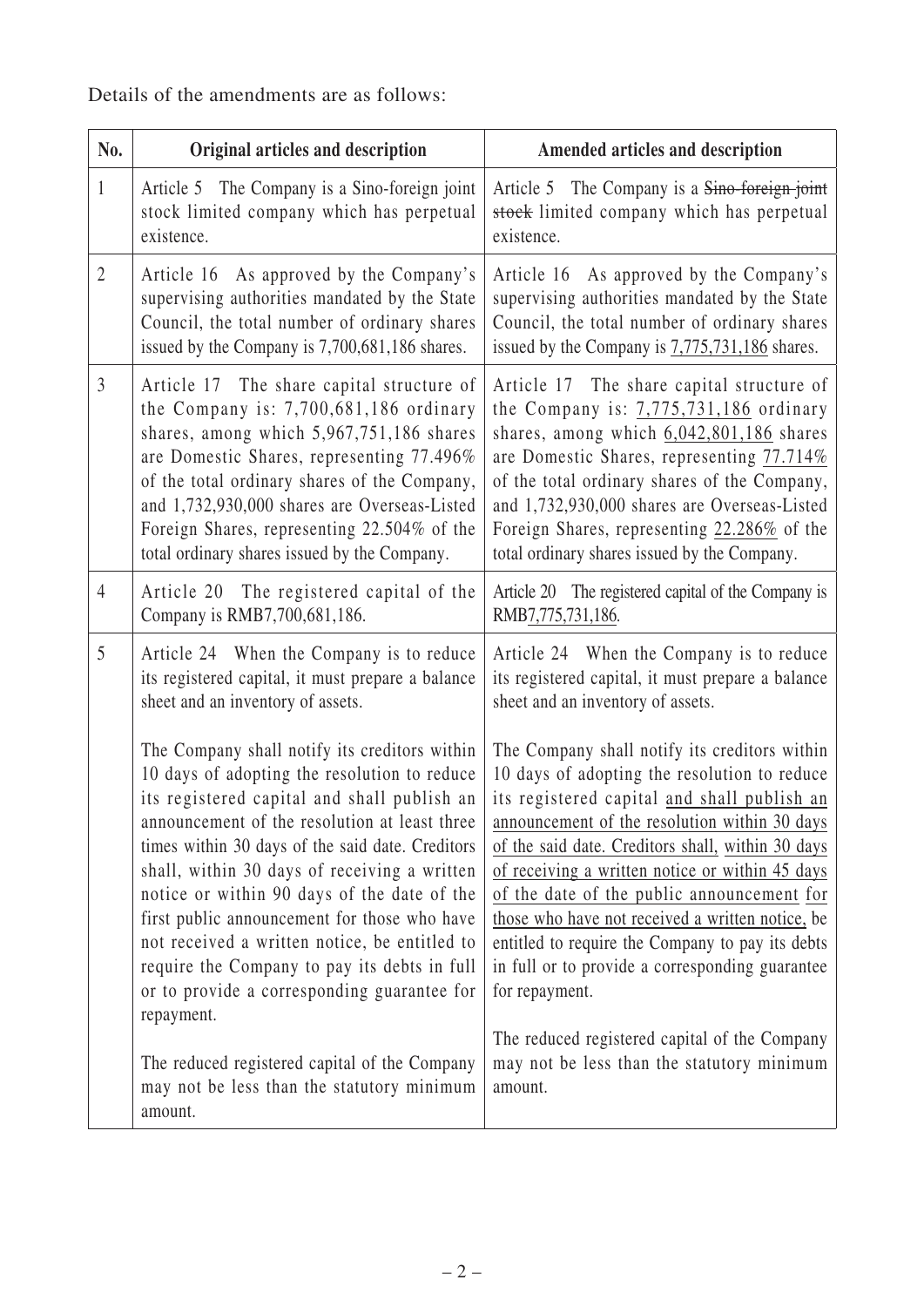| 6<br>Article 39 Within 30 days prior to the holding<br>of the shareholders' general meeting or within<br>5 days prior to the record date when the<br>Company determines to distribute dividends, no<br>registration of change in the register of members<br>arising from the transfer of shares shall be<br>conducted.<br>be followed.<br>$\overline{7}$<br>Article 48 If the directors, supervisors, and<br>senior management officers of the Company<br>and any shareholders who hold 5% or more of<br>voting shares of the Company, sell his shares in<br>the Company within six months of his purchase,<br>or purchases the shares again within six months<br>of the sale, the profits thus made shall accrue<br>to the Company and the board of directors shall<br>collect all such profits. If a securities company,<br>however, as the underwriter, purchases all the<br>unsold shares and therefore holds more than 5%<br>of the shares, it is not subject to the six months<br>restriction for selling such shares.<br>other circumstances specified by the CSRC.<br>If the board of directors fails to comply with the<br>provision set out in the preceding paragraph,<br>the shareholders have the right to request the<br>board of directors to do so within 30 days. The<br>shareholders have the right to initiate litigation<br>in the People's Court directly in their own name<br>for the interests of the Company if the board<br>of directors fails to comply with the provision<br>within the period specified hereinabove.<br>If the board of directors refuses to comply with<br>Paragraph (1) of this Article, the directors at<br>fault shall assume joint and several liabilities in<br>accordance with the laws.<br>hereinabove. | No. | Original articles and description | Amended articles and description                                                                                                                                                                                                                                                                                                                                                                                                                                                                                                                                                                                                                                                                                                                                                                                                                                                                                                           |
|-------------------------------------------------------------------------------------------------------------------------------------------------------------------------------------------------------------------------------------------------------------------------------------------------------------------------------------------------------------------------------------------------------------------------------------------------------------------------------------------------------------------------------------------------------------------------------------------------------------------------------------------------------------------------------------------------------------------------------------------------------------------------------------------------------------------------------------------------------------------------------------------------------------------------------------------------------------------------------------------------------------------------------------------------------------------------------------------------------------------------------------------------------------------------------------------------------------------------------------------------------------------------------------------------------------------------------------------------------------------------------------------------------------------------------------------------------------------------------------------------------------------------------------------------------------------------------------------------------------------------------------------------------------------------------------------------------------------------------------------------------------|-----|-----------------------------------|--------------------------------------------------------------------------------------------------------------------------------------------------------------------------------------------------------------------------------------------------------------------------------------------------------------------------------------------------------------------------------------------------------------------------------------------------------------------------------------------------------------------------------------------------------------------------------------------------------------------------------------------------------------------------------------------------------------------------------------------------------------------------------------------------------------------------------------------------------------------------------------------------------------------------------------------|
|                                                                                                                                                                                                                                                                                                                                                                                                                                                                                                                                                                                                                                                                                                                                                                                                                                                                                                                                                                                                                                                                                                                                                                                                                                                                                                                                                                                                                                                                                                                                                                                                                                                                                                                                                             |     |                                   | Article 39 Where the relevant laws, rules,<br>regulations, standardization documents, the<br>securities regulatory authorities of the place<br>where the shares in the Company are listed and<br>the stock exchange have other requirements on<br>the change in the register of members period of<br>closure of the register of shareholders prior to a<br>shareholders' general meeting or the reference<br>date set by the Company for the purpose of<br>distribution of dividend, such requirements shall                                                                                                                                                                                                                                                                                                                                                                                                                               |
|                                                                                                                                                                                                                                                                                                                                                                                                                                                                                                                                                                                                                                                                                                                                                                                                                                                                                                                                                                                                                                                                                                                                                                                                                                                                                                                                                                                                                                                                                                                                                                                                                                                                                                                                                             |     |                                   | Article 48 If the directors, supervisors, and<br>senior management officers of the Company<br>and any shareholders who hold 5% or more<br>shares of the Company, sell his shares in the<br>Company or other equity securities within six<br>months of his purchase, or purchases the shares<br>again within six months of the sale, the profits<br>thus made shall accrue to the Company and the<br>board of directors shall collect all such profits.<br>Except for a securities company, however, as the<br>underwriter, purchases all the unsold shares and<br>therefore holds more than 5% of the shares, and                                                                                                                                                                                                                                                                                                                          |
|                                                                                                                                                                                                                                                                                                                                                                                                                                                                                                                                                                                                                                                                                                                                                                                                                                                                                                                                                                                                                                                                                                                                                                                                                                                                                                                                                                                                                                                                                                                                                                                                                                                                                                                                                             |     |                                   | The shares or other equity securities held by the<br>director, supervisor, senior management, or a<br>natural person shareholder as mentioned in the<br>preceding paragraph shall include the shares<br>or other equity securities held by his or her<br>spouse, parents, and children or held through<br>any other person's account. If the board of<br>directors refuses to comply with Paragraph $(1)$<br>of this Article, the shareholders have the right to<br>request the board of directors to do so within 30<br>days. The shareholders have the right to initiate<br>litigation in the People's Court directly in their<br>own name for the interests of the Company<br>if the board of directors fails to comply with<br>the provision within the period specified<br>If the board of directors refuses to comply with<br>Paragraph (1) of this Article, the directors at<br>fault shall assume joint and several liabilities in |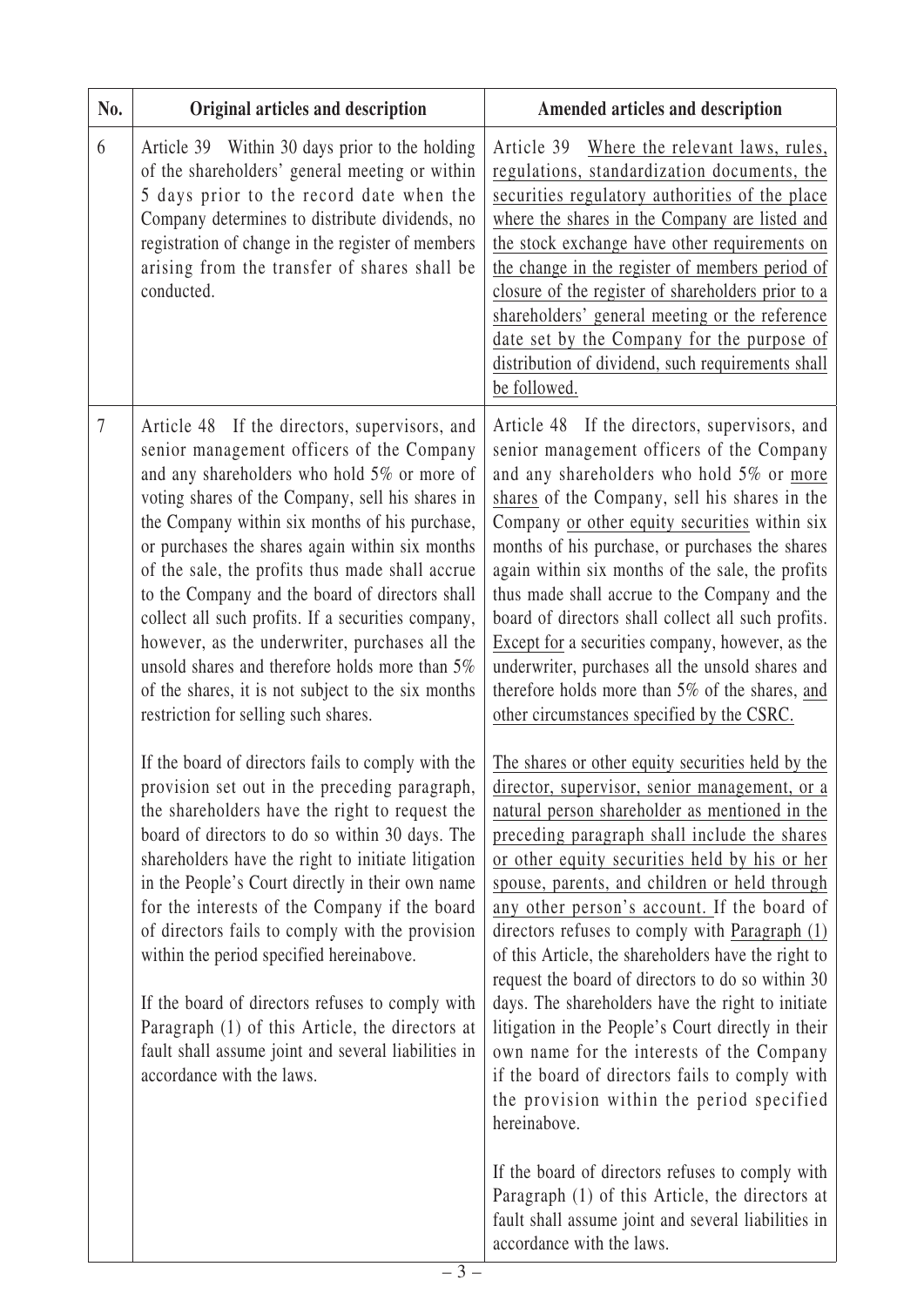| No. | Original articles and description                                                             |                                                                                                                                                                              |     |                | Amended articles and description                                                                                                                                                                          |
|-----|-----------------------------------------------------------------------------------------------|------------------------------------------------------------------------------------------------------------------------------------------------------------------------------|-----|----------------|-----------------------------------------------------------------------------------------------------------------------------------------------------------------------------------------------------------|
| 8   | Article 50 The holders of ordinary shares of<br>the Company shall enjoy the following rights: |                                                                                                                                                                              |     |                | Article 50 The holders of ordinary shares of<br>the Company shall enjoy the following rights:                                                                                                             |
|     | (1)<br>the number of shares held;                                                             | to claim dividends and distribution of<br>profits in any other form in proportion to                                                                                         | (1) |                | to claim dividends and distribution of<br>profits in any other form in proportion to<br>the number of shares held;                                                                                        |
|     | (2)<br>Articles of Associations;                                                              | to request, convene, preside over, attend<br>or appoint proxy to attend shareholders'<br>general meeting and to exercise voting<br>right in accordance with the laws and the | (2) |                | to request, convene, preside over, attend<br>or appoint proxy to attend shareholders'<br>general meeting and to exercise voting<br>right in accordance with the laws and the<br>Articles of Associations; |
|     | (3)<br>operations of the Company;                                                             | to supervise and to put forward proposals<br>and make enquiries relating to the business                                                                                     | (3) |                | to supervise and to put forward proposals<br>and make enquiries relating to the business<br>operations of the Company;                                                                                    |
|     | (4)                                                                                           | to transfer, donate and pledge their shares<br>in accordance with the laws, administrative<br>regulations and the Articles of Association;                                   | (4) |                | to transfer, donate and pledge their shares<br>in accordance with the laws, administrative<br>regulations and the Articles of Association;                                                                |
|     | (5)<br>including:                                                                             | to receive relevant information in<br>accordance with the Articles of Association,                                                                                           | (5) | including:     | to receive relevant information in<br>accordance with the Articles of Association,                                                                                                                        |
|     | $i$ .<br>of the cost thereof;                                                                 | the right to obtain a copy of the<br>Articles of Association upon payment                                                                                                    |     | $\mathbf{i}$ . | the right to obtain a copy of the<br>Articles of Association upon payment<br>of the cost thereof;                                                                                                         |
|     | ii.<br>reasonable charges:                                                                    | the right to inspect and receive copies<br>of the following upon payment of                                                                                                  |     | ii.            | the right to inspect and receive copies<br>of the following upon payment of<br>reasonable charges:                                                                                                        |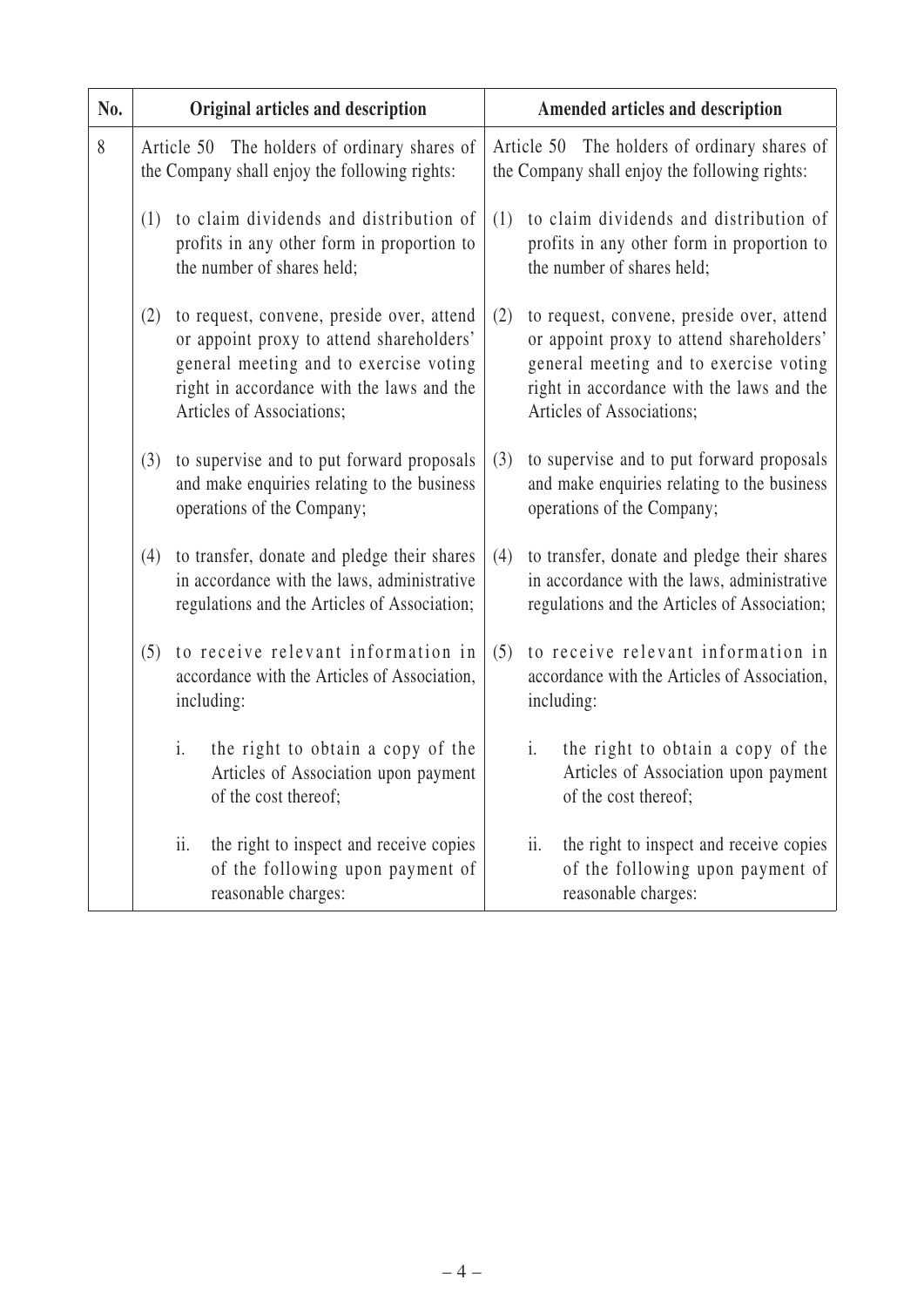| No. |     | Original articles and description                                                                                                                                                                                                                                                                         |    | Amended articles and description                                                                                                                                                                                                                                                                          |
|-----|-----|-----------------------------------------------------------------------------------------------------------------------------------------------------------------------------------------------------------------------------------------------------------------------------------------------------------|----|-----------------------------------------------------------------------------------------------------------------------------------------------------------------------------------------------------------------------------------------------------------------------------------------------------------|
|     | I.  | all parts of the register of shareholders;                                                                                                                                                                                                                                                                | I. | all parts of the register of shareholders;                                                                                                                                                                                                                                                                |
|     | II. | the following personal particulars<br>of each of the directors, supervisors,<br>general manager and other senior<br>management officers of the<br>Company:                                                                                                                                                | П. | the following personal particulars<br>of each of the directors, supervisors,<br>general manager and other senior<br>management officers of the<br>Company:                                                                                                                                                |
|     |     | his present and former name<br>a.<br>and aliases;                                                                                                                                                                                                                                                         |    | his present and former name<br>a.<br>and aliases;                                                                                                                                                                                                                                                         |
|     |     | his principal address (or<br>b.<br>domicile);                                                                                                                                                                                                                                                             |    | b.<br>his principal address (or<br>domicile);                                                                                                                                                                                                                                                             |
|     |     | his nationality;<br>$\mathbf{C}$ .                                                                                                                                                                                                                                                                        |    | his nationality;<br>$\mathbf{C}$ .                                                                                                                                                                                                                                                                        |
|     |     | d.<br>his primary occupation, all<br>other concurrent occupations<br>and duties; and                                                                                                                                                                                                                      |    | his primary occupation, all<br>d.<br>other concurrent occupations<br>and duties; and                                                                                                                                                                                                                      |
|     |     | his identification documents<br>e.<br>and the numbers thereof.                                                                                                                                                                                                                                            |    | his identification documents<br>e.<br>and the numbers thereof.                                                                                                                                                                                                                                            |
|     |     | III. the status of the Company's<br>share capital;                                                                                                                                                                                                                                                        |    | III. the status of the Company's<br>share capital;                                                                                                                                                                                                                                                        |
|     |     | IV. a report showing the aggregate<br>nominal value, the quantity and<br>the maximum and minimum<br>prices paid by the Company in<br>respect of each class of shares<br>repurchased by the Company<br>since the last financial year, and<br>the aggregate amount paid by the<br>Company for this purpose; |    | IV. a report showing the aggregate<br>nominal value, the quantity and<br>the maximum and minimum<br>prices paid by the Company in<br>respect of each class of shares<br>repurchased by the Company<br>since the last financial year, and<br>the aggregate amount paid by the<br>Company for this purpose; |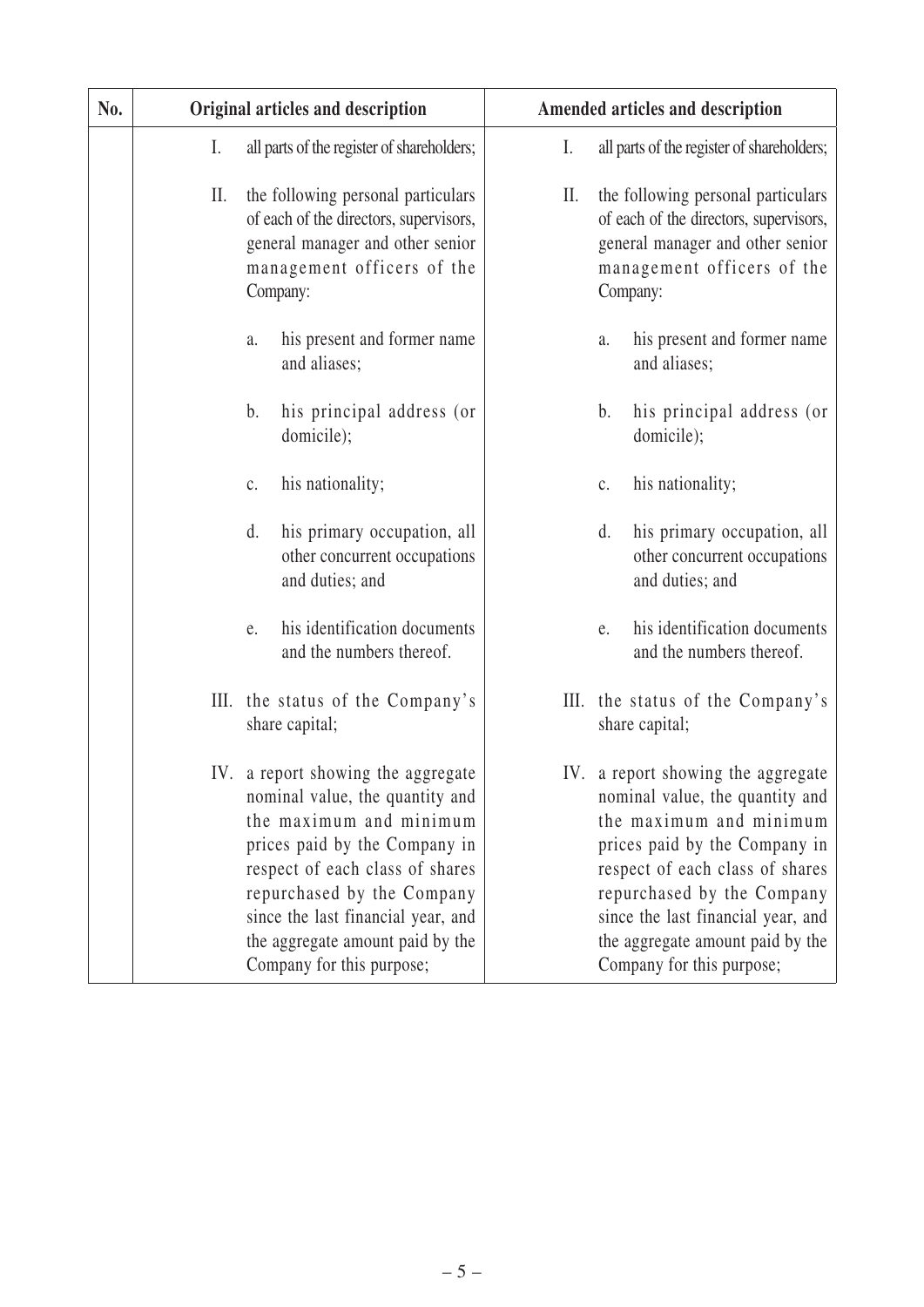| No. | Original articles and description                                                                                                                                                                                                                                                                                                                                                                                                                                                                                                                                                                                                                                                                                                                                                          | Amended articles and description                                                                                                                                                                                                                                                                                                                                                                                                                                                                                                                                                                                                                                                                                                                                                                                                                                                                            |
|-----|--------------------------------------------------------------------------------------------------------------------------------------------------------------------------------------------------------------------------------------------------------------------------------------------------------------------------------------------------------------------------------------------------------------------------------------------------------------------------------------------------------------------------------------------------------------------------------------------------------------------------------------------------------------------------------------------------------------------------------------------------------------------------------------------|-------------------------------------------------------------------------------------------------------------------------------------------------------------------------------------------------------------------------------------------------------------------------------------------------------------------------------------------------------------------------------------------------------------------------------------------------------------------------------------------------------------------------------------------------------------------------------------------------------------------------------------------------------------------------------------------------------------------------------------------------------------------------------------------------------------------------------------------------------------------------------------------------------------|
|     | minutes of the shareholders' general<br>V.<br>meetings, resolutions of the meetings<br>of the board of directors, resolutions<br>of the meeting of the supervisory<br>committee, financial and accounting<br>reports and corporate bonds register.<br>in the event of the termination or<br>(6)<br>liquidation of the Company, to participate<br>in the distribution of surplus assets of<br>the Company according to the number of<br>shares held by them;<br>to require the Company to repurchase the<br>(7)<br>shares due to the shareholders' objection<br>to the resolution at a shareholders' general<br>meeting that relates to a merger or division<br>of the Company;<br>(8)<br>other rights conferred by laws,<br>administrative regulations and the Articles<br>of Association. | minutes of the shareholders'<br>V.<br>general meetings.<br>the right to consult the resolutions of<br>$\overline{111}$ .<br>the general meeting of shareholders,<br>resolutions of the meetings of the<br>board of directors, resolutions of the<br>meeting of the supervisory committee,<br>financial and accounting reports and<br>corporate bonds register.<br>in the event of the termination or<br>(6)<br>liquidation of the Company, to participate<br>in the distribution of surplus assets of<br>the Company according to the number of<br>shares held by them;<br>to require the Company to repurchase the<br>(7)<br>shares due to the shareholders' objection<br>to the resolution at a shareholders' general<br>meeting that relates to a merger or division<br>of the Company;<br>other rights conferred by laws,<br>(8)<br>administrative regulations and the Articles                         |
| 9   | Article 58 When the Company convenes a<br>general meeting, it shall at least 45 days prior<br>to the date of the meeting give written notice<br>to all shareholders registered in the register of<br>shareholders and shall inform all the registered<br>shareholders of the matters proposed to be<br>considered at the meeting and the date and<br>venue of that meeting. A shareholder proposing<br>to attend the general meeting shall at least 20<br>days prior to the holding of the meeting deposit<br>at the Company a written reply confirming his<br>attendance.                                                                                                                                                                                                                 | of Association.<br>Article 58 When the Company convenes an<br>annual general meeting, it shall send written<br>notice to all shareholders registered in the<br>register of shareholders at least 20 clear business<br>days prior to the date of the meeting, which<br>notice shall set forth the matters proposed to<br>be considered at the meeting and the date and<br>venue of that meeting. When the Company<br>convenes an extraordinary general meeting,<br>it shall send written notice to all shareholders<br>registered in the register of shareholders at least<br>10 clear business days or 15 days (whichever<br>is longer which is required or applicable under<br>the relevant laws and regulations or listing<br>rules) prior to the date of the meeting, which<br>notice shall set forth the matters proposed to<br>be considered at the meeting and the date and<br>venue of that meeting. |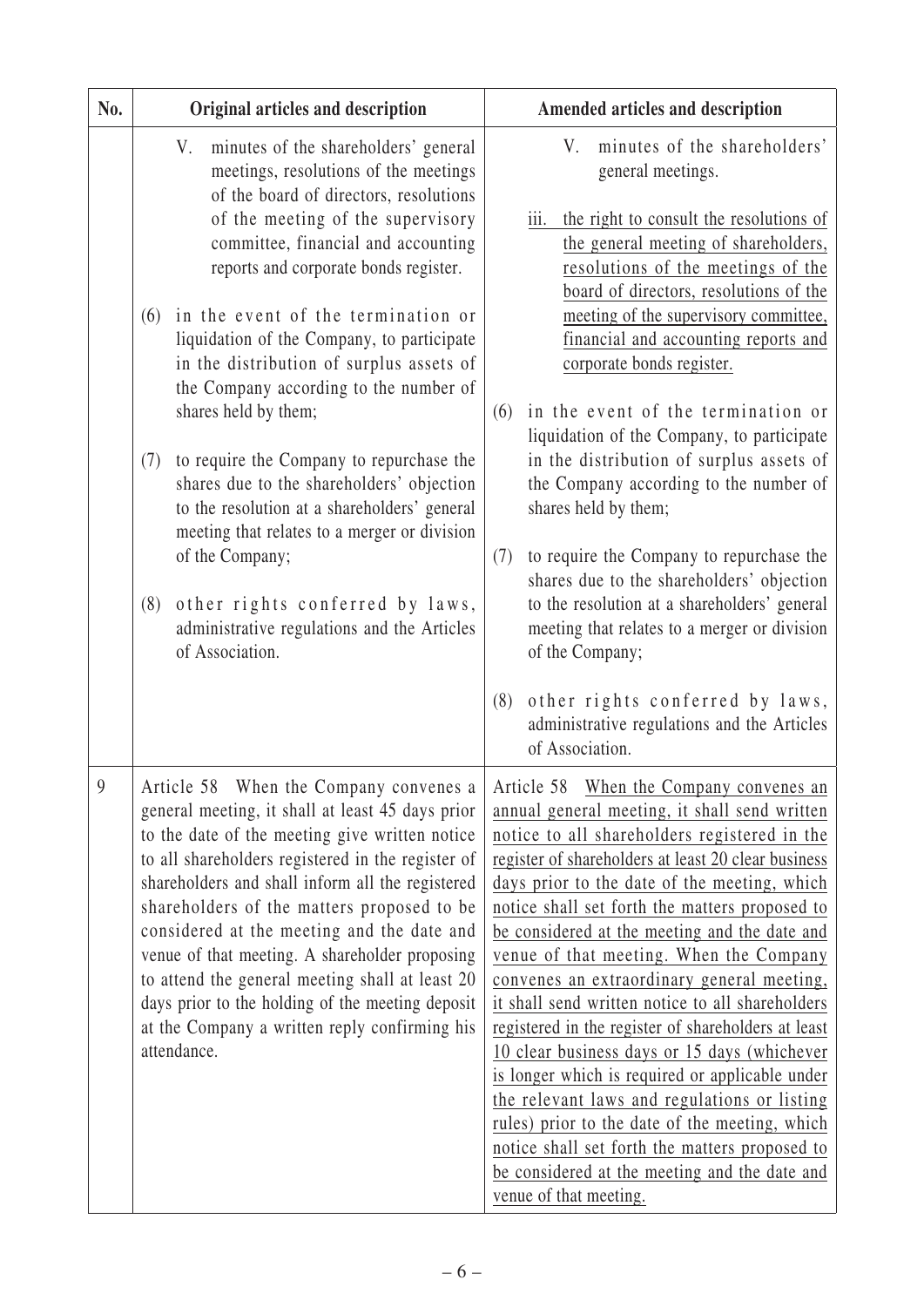| No. | Original articles and description                                                                                                                                                                                                                                                                                                                                                                                                                                                                                        | Amended articles and description                                                                                                                                                                                                                                                                                                                                                                                                                                                                                 |
|-----|--------------------------------------------------------------------------------------------------------------------------------------------------------------------------------------------------------------------------------------------------------------------------------------------------------------------------------------------------------------------------------------------------------------------------------------------------------------------------------------------------------------------------|------------------------------------------------------------------------------------------------------------------------------------------------------------------------------------------------------------------------------------------------------------------------------------------------------------------------------------------------------------------------------------------------------------------------------------------------------------------------------------------------------------------|
| 10  | Article 60 When the Company convenes an<br>annual general meeting, the board of directors,<br>the supervisory committee and shareholder(s)<br>individually and jointly holding more than 3%<br>(including 3%) of the Company's shares have<br>the right to propose new resolution(s) to the<br>Company in writing. The Company should<br>include the resolution(s) in the agenda of the<br>meeting in so far as the matters relate to the scope<br>of the functions and duties of the shareholder's<br>general meetings. | Article 60 When the Company convenes a<br>general meeting, the board of directors, the<br>supervisory committee and shareholder(s)<br>individually and jointly holding more than 3%<br>(including 3%) of the Company's shares have<br>the right to propose new resolution(s) to the<br>Company in writing. The Company should<br>include the resolution(s) in the agenda of the<br>meeting in so far as the matters relate to the scope<br>of the functions and duties of the shareholder's<br>general meetings. |
|     | Any motion put forward in a shareholders'<br>general meeting shall be subject to the following<br>requirements:                                                                                                                                                                                                                                                                                                                                                                                                          | Any motion put forward in a shareholders'<br>general meeting shall be subject to the following<br>requirements:                                                                                                                                                                                                                                                                                                                                                                                                  |
|     | (1)<br>the contents of the motion shall comply<br>with laws, regulations and the Articles of<br>Association, and shall fall within the scope<br>of business of the Company and the duties<br>of the shareholders' general meeting;                                                                                                                                                                                                                                                                                       | (1)<br>the contents of the motion shall comply<br>with laws, regulations and the Articles of<br>Association, and shall fall within the scope<br>of business of the Company and the duties<br>of the shareholders' general meeting;                                                                                                                                                                                                                                                                               |
|     | the motion shall cover a specific subject<br>(2)<br>for discussion with concrete matters to be<br>resolved;                                                                                                                                                                                                                                                                                                                                                                                                              | the motion shall cover a specific subject<br>(2)<br>for discussion with concrete matters to be<br>resolved;                                                                                                                                                                                                                                                                                                                                                                                                      |
|     | the motion shall be submitted to or served<br>(3)<br>on the board of directors in writing;                                                                                                                                                                                                                                                                                                                                                                                                                               | the motion shall be submitted to or served<br>(3)<br>on the board of directors in writing;                                                                                                                                                                                                                                                                                                                                                                                                                       |
|     | in accordance with the laws, administrative<br>(4)<br>regulations and the Articles of Association.                                                                                                                                                                                                                                                                                                                                                                                                                       | in accordance with the laws, administrative<br>(4)<br>regulations and the Articles of Association.                                                                                                                                                                                                                                                                                                                                                                                                               |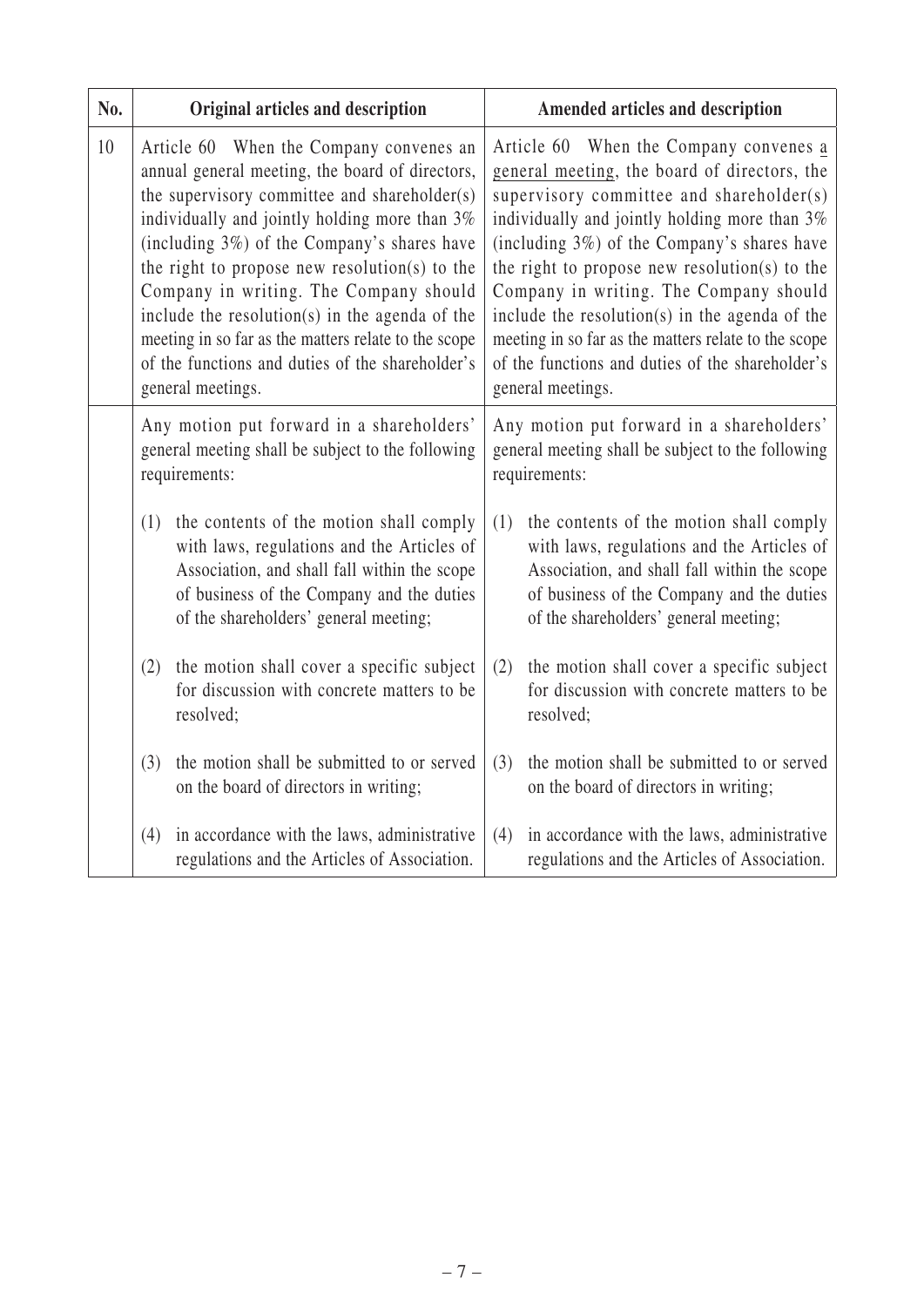| No. | Original articles and description                                                                                                                                                                                                                                                                                                                                                                                                                                                                                                                                                                                                                                                                                                                                                                                                                                                                                                                                                                                                                                                                                                                                                                                                                                                                                       | Amended articles and description                                                                                                                                                                                                                                                                                                                                                                                                                                                                                                                                                                                                                                                                                                                                                                                                                                                                                                                                                                                                                                                                                                                                                                                                            |
|-----|-------------------------------------------------------------------------------------------------------------------------------------------------------------------------------------------------------------------------------------------------------------------------------------------------------------------------------------------------------------------------------------------------------------------------------------------------------------------------------------------------------------------------------------------------------------------------------------------------------------------------------------------------------------------------------------------------------------------------------------------------------------------------------------------------------------------------------------------------------------------------------------------------------------------------------------------------------------------------------------------------------------------------------------------------------------------------------------------------------------------------------------------------------------------------------------------------------------------------------------------------------------------------------------------------------------------------|---------------------------------------------------------------------------------------------------------------------------------------------------------------------------------------------------------------------------------------------------------------------------------------------------------------------------------------------------------------------------------------------------------------------------------------------------------------------------------------------------------------------------------------------------------------------------------------------------------------------------------------------------------------------------------------------------------------------------------------------------------------------------------------------------------------------------------------------------------------------------------------------------------------------------------------------------------------------------------------------------------------------------------------------------------------------------------------------------------------------------------------------------------------------------------------------------------------------------------------------|
| 11  | Article 64 Based on the written replies<br>received by the Company twenty days before<br>the shareholders' general meeting, the Company<br>shall calculate the number of voting shares<br>represented by shareholders who have indicated<br>their intention to attend the general meeting.<br>Where the number of voting shares represented<br>by those shareholders reaches more than half of<br>the Company's total number of voting shares, the<br>Company may convene the shareholders' general<br>meeting. Otherwise, the Company shall, within<br>five days, inform the shareholders again of the<br>matters to be considered, the date and venue of<br>the meeting by the way of public announcement.<br>After making the announcement, the general<br>meeting can be convened as scheduled.<br>Extraordinary general meeting shall not resolve<br>on matter(s) which is/are not stated in notice.                                                                                                                                                                                                                                                                                                                                                                                                               | Article 64 A general meeting shall not decide<br>on matters which are not specified in the notice.                                                                                                                                                                                                                                                                                                                                                                                                                                                                                                                                                                                                                                                                                                                                                                                                                                                                                                                                                                                                                                                                                                                                          |
| 12  | Article 66 The notice of a general meeting<br>shall be given to shareholders by way of an<br>announcement, or sent by hand or by prepaid<br>mail. (In the event that such notice is sent, it<br>shall be sent at the address of the recipients<br>recorded in the share register). For holders of<br>Overseas-Listed Foreign Shares, subject to the<br>compliance with applicable laws, regulations<br>and the Listing Rules by the Company, such<br>notice may be published on the website<br>designated by the stock exchange on which<br>the shares of the Company are listed or on the<br>website of the Company, or sent by electronic<br>means, or given in any other means acceptable<br>by the stock exchange on which the shares of the<br>Company are listed, without having to be given<br>or provided in the means referred to above in<br>this Article.<br>The public announcement referred to in the<br>preceding paragraph shall be published in one<br>or more newspapers designated by the State<br>Council Securities Policy Committee within the<br>interval of 45 days to 50 days before the date<br>of the meeting; after the publication of such<br>announcement, the holders of Domestic Shares<br>shall be deemed to have received the notice of<br>the relevant shareholders' general meeting. | Article 66 The notice of a general meeting<br>shall be given to shareholders by way of an<br>announcement, or sent by hand or by prepaid<br>mail. (In the event that such notice is sent, it<br>shall be sent at the address of the recipients<br>recorded in the share register). For holders of<br>Overseas-Listed Foreign Shares, subject to the<br>compliance with applicable laws, regulations<br>and the Listing Rules by the Company, such<br>notice may be published on the website<br>designated by the stock exchange on which<br>the shares of the Company are listed or on the<br>website of the Company, or sent by electronic<br>means, or given in any other means acceptable<br>by the stock exchange on which the shares of the<br>Company are listed, without having to be given<br>or provided in the means referred to above in<br>this Article.<br>The public announcement referred to in the<br>preceding paragraph shall be published in one<br>or more newspapers designated by the State<br>Council Securities Policy Committee; after the<br>publication of such announcement, the holders<br>of Domestic Shares shall be deemed to have<br>received the notice of the relevant shareholders'<br>general meeting. |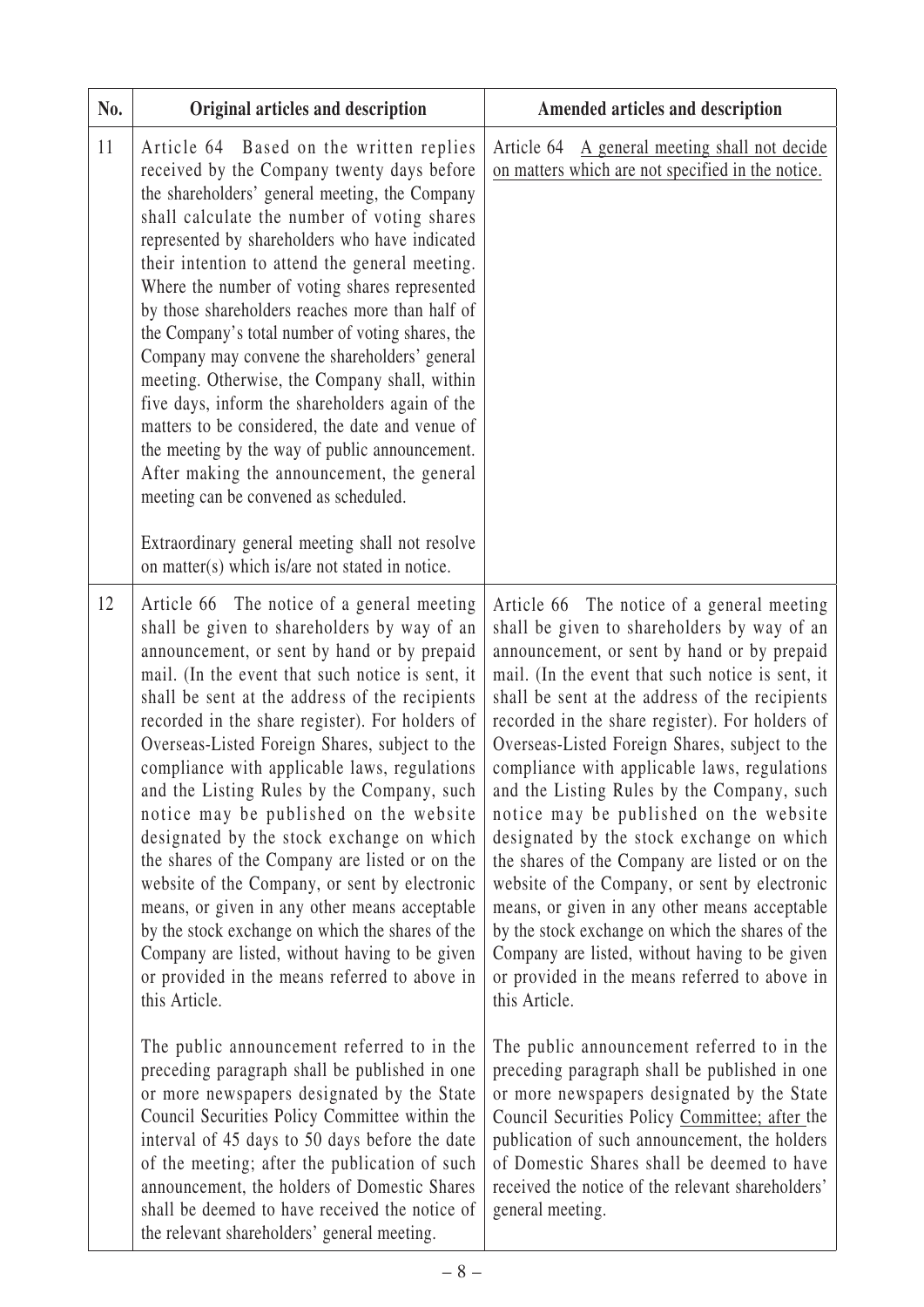| No. | Original articles and description                                                                                                                                                                                                                                                                                                                                                                                                                                                                                                                                                                                                                                                           | Amended articles and description                                                                                                                                                                                                                                                                                                                                                                                                                                                                                                                                                                                                                                                                                                                                                                                                                                                                                                                                                                                                                                                                                                               |
|-----|---------------------------------------------------------------------------------------------------------------------------------------------------------------------------------------------------------------------------------------------------------------------------------------------------------------------------------------------------------------------------------------------------------------------------------------------------------------------------------------------------------------------------------------------------------------------------------------------------------------------------------------------------------------------------------------------|------------------------------------------------------------------------------------------------------------------------------------------------------------------------------------------------------------------------------------------------------------------------------------------------------------------------------------------------------------------------------------------------------------------------------------------------------------------------------------------------------------------------------------------------------------------------------------------------------------------------------------------------------------------------------------------------------------------------------------------------------------------------------------------------------------------------------------------------------------------------------------------------------------------------------------------------------------------------------------------------------------------------------------------------------------------------------------------------------------------------------------------------|
| 13  | Article 69 The Company's board of directors,<br>independent directors and shareholders who<br>meet the relevant requirements may collect the<br>rights to vote in a shareholders' general meeting<br>publicly. While voting rights of shareholders,<br>sufficient disclosure of information such as the<br>specific voting preference shall be made to the<br>shareholders from whom voting rights are being<br>collected. No consideration or other form of<br>de facto consideration shall be involved in the<br>collection of voting rights from shareholders.<br>The Company shall not impose any limitation<br>related to minimum shareholdings on the<br>collection of voting rights. | Article 69 The Company's board of directors,<br>independent directors and shareholders who<br>meet the relevant requirements or investor<br>protection institutions established according to<br>laws, administrative regulations or provisions<br>of the securities regulatory authority under the<br>State Council may collect the rights to vote in<br>a shareholders' general meeting publicly as<br>the soliciting parties. While voting rights of<br>shareholders, sufficient disclosure of information<br>such as the specific voting preference shall be<br>made to the shareholders from whom voting<br>rights are being collected. Where the rights of<br>Shareholders are solicited in accordance with<br>the above provisions, the soliciting parties<br>shall disclose the solicitation documents, and<br>the Company shall cooperate in this regard.<br>No consideration or other form of de facto<br>consideration shall be involved in the collection<br>of voting rights from shareholders publicly. The<br>Company shall not impose any limitation related<br>to minimum shareholdings on the collection of<br>voting rights. |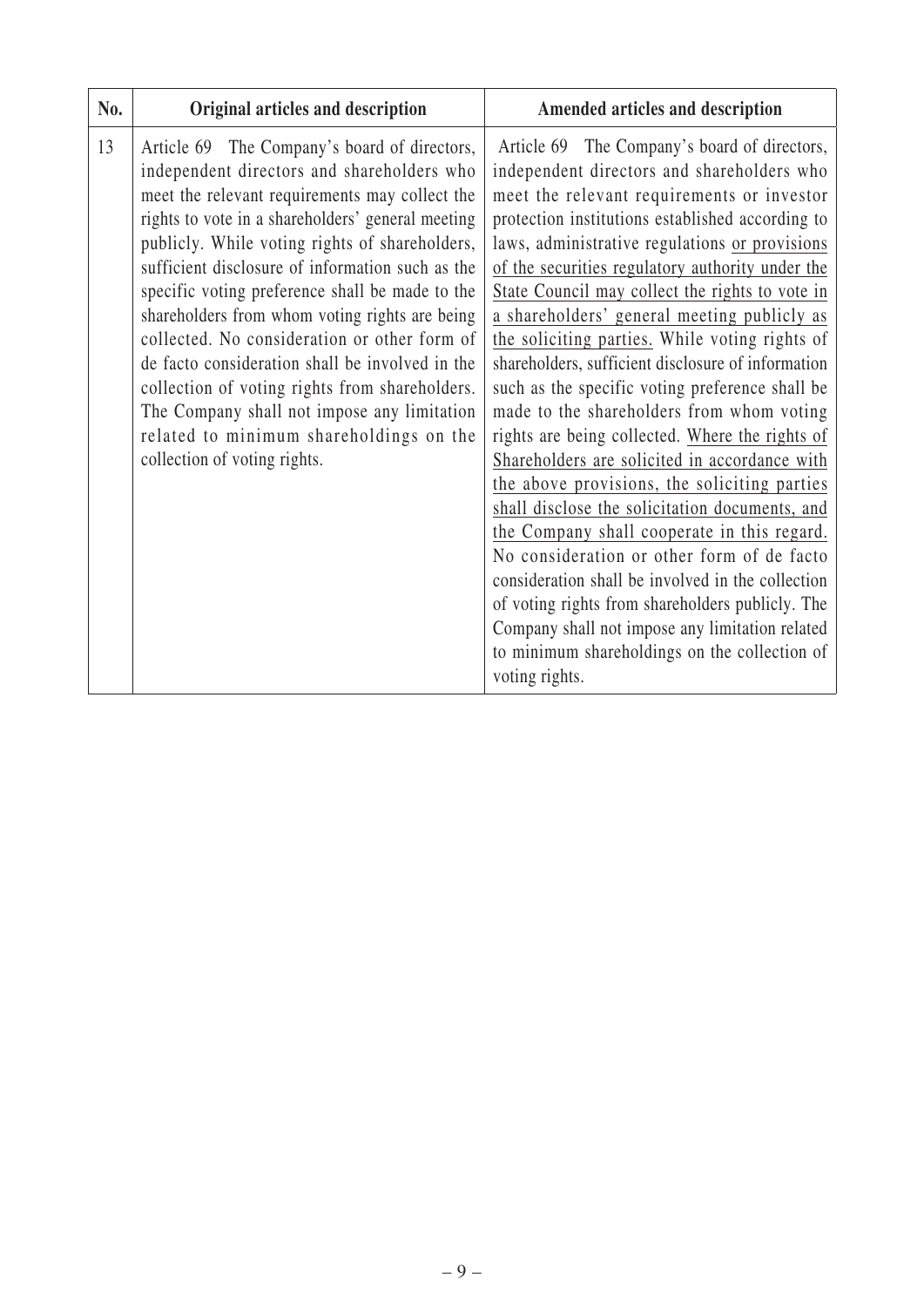| No. | Original articles and description                                                                                                                                                                                                                                                                                                                                                                                                                                                                                                                                                                                                                                                                                                                                                                                                                                                                                                                                                                                                                                                                                                                                  | Amended articles and description                                                                                                                                                                                                                                                                                                                                                                                                                                                                                                     |
|-----|--------------------------------------------------------------------------------------------------------------------------------------------------------------------------------------------------------------------------------------------------------------------------------------------------------------------------------------------------------------------------------------------------------------------------------------------------------------------------------------------------------------------------------------------------------------------------------------------------------------------------------------------------------------------------------------------------------------------------------------------------------------------------------------------------------------------------------------------------------------------------------------------------------------------------------------------------------------------------------------------------------------------------------------------------------------------------------------------------------------------------------------------------------------------|--------------------------------------------------------------------------------------------------------------------------------------------------------------------------------------------------------------------------------------------------------------------------------------------------------------------------------------------------------------------------------------------------------------------------------------------------------------------------------------------------------------------------------------|
| 14  | Article 98 When the Company convenes a<br>Class Shareholders' general meeting, it shall<br>at least 45 days prior to the date of the meeting<br>give written notice to all shareholders of that<br>class registered in the register of shareholders<br>and shall inform all the registered shareholders<br>of the matters proposed to be considered at the<br>meeting and the date and venue of that meeting.<br>A shareholder proposing to attend the general<br>meeting shall at least 20 days prior to the<br>holding of the meeting deposit at the Company a<br>written reply confirming his attendance.<br>Where the number of voting shares represented<br>by those shareholders reaches more than half of<br>the Company's total number of voting shares,<br>the Company may convene the shareholders'<br>general meeting. Otherwise, the Company shall,<br>within five days, inform the shareholders again<br>of the matters to be considered, the date and<br>venue of the meeting by the way of publishing<br>announcement on the newspapers. After making<br>the announcement, the Class Shareholders'<br>general meeting can be convened as scheduled. | Article 98 When the Company convenes a<br>Class Shareholders' general meeting, it shall<br>give written notice to all shareholders whose<br>names appear in the register of shareholders of<br>such class within the same time limit as that for<br>the non-class meeting to be held concurrently<br>with the class meeting to inform them of the<br>matters proposed to be considered and the date<br>and venue of the meeting.                                                                                                     |
| 15  | Article 101 The Company shall establish a<br>board of directors comprising seven to nine<br>directors and the specific number of members<br>of the board of directors shall be determined<br>by shareholders at general meetings within this<br>range. Among the directors, external directors<br>shall represent more than half of the members<br>of the board of directors, independent directors<br>shall represent more than one-third of the<br>members of the board of directors, and at least<br>one independent director shall be an accounting<br>professional.<br>The board of directors shall have a chairman.<br>Directors are not required to hold shares of the<br>Company.                                                                                                                                                                                                                                                                                                                                                                                                                                                                          | The Company shall establish a<br>Article 101<br>board of directors comprising seven directors.<br>Among the directors, external directors shall<br>represent more than half of the members of the<br>board of directors, independent directors shall<br>represent more than one-third of the members<br>of the board of directors, and at least one<br>independent director shall be an accounting<br>professional.<br>The board of directors shall have a chairman.<br>Directors are not required to hold shares of the<br>Company. |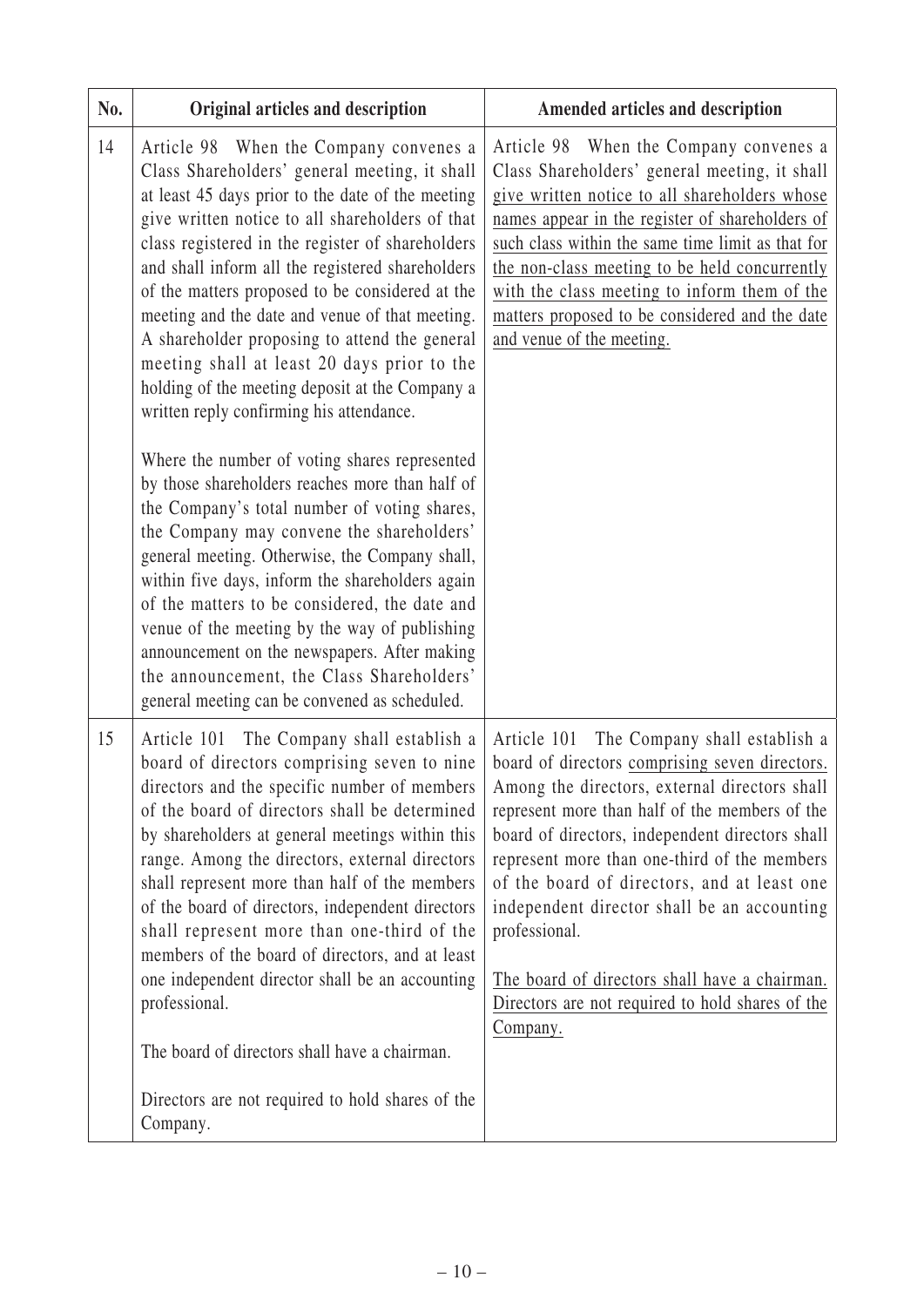| No. | Original articles and description                                                                                                                               |                                                                                                                                                                                                            |         | Amended articles and description                                                                                                                                                                                                                    |
|-----|-----------------------------------------------------------------------------------------------------------------------------------------------------------------|------------------------------------------------------------------------------------------------------------------------------------------------------------------------------------------------------------|---------|-----------------------------------------------------------------------------------------------------------------------------------------------------------------------------------------------------------------------------------------------------|
| 16  | The board of directors shall be<br>Article 103<br>accountable to the shareholders' general meeting<br>and shall exercise the following functions and<br>powers: |                                                                                                                                                                                                            | powers: | The board of directors shall be<br>Article 103<br>accountable to the shareholders' general meeting<br>and shall exercise the following functions and                                                                                                |
|     | (1)<br>its work in general meeting;                                                                                                                             | to be responsible for convening<br>shareholders' general meeting and to report                                                                                                                             | (1)     | to be responsible for convening<br>shareholders' general meeting and to report<br>its work in general meeting;                                                                                                                                      |
|     | (2)<br>general meeting;                                                                                                                                         | to implement resolution(s) passed in                                                                                                                                                                       | (2)     | to implement resolution(s) passed in<br>general meeting;                                                                                                                                                                                            |
|     | (3)<br>Company;                                                                                                                                                 | to determine annual business plan and<br>material investment proposal of the                                                                                                                               | (3)     | to determine annual business plan and<br>material investment proposal of the<br>Company;                                                                                                                                                            |
|     | (4)<br>final accounts of the Company;                                                                                                                           | to formulate annual financial budget and                                                                                                                                                                   | (4)     | to formulate annual financial budget and<br>final accounts of the Company;                                                                                                                                                                          |
|     | (5)<br>Company;                                                                                                                                                 | to formulate profit distribution proposals<br>and proposals for making up losses of the                                                                                                                    | (5)     | to formulate profit distribution proposals<br>and proposals for making up losses of the<br>Company;                                                                                                                                                 |
|     | (6)<br>other securities and the listing thereof;                                                                                                                | to formulate proposals for the increase or<br>reduction of the registered capital of the<br>Company and the issuance of debentures or                                                                      | (6)     | to formulate proposals for the increase or<br>reduction of the registered capital of the<br>Company and the issuance of debentures or<br>other securities and the listing thereof;                                                                  |
|     | (7)<br>nature of the Company;                                                                                                                                   | to formulate proposals on the Company's<br>substantial acquisition or sale, repurchase<br>of the Company's shares or merger,<br>division, dissolution or alteration of the                                 | (7)     | to formulate proposals on the Company's<br>substantial acquisition or sale, repurchase<br>of the Company's shares or merger,<br>division, dissolution or alteration of the<br>nature of the Company;                                                |
|     | (8)<br>by the shareholders' general meeting;                                                                                                                    | to determine external investments,<br>acquisition or sale of assets, pledges<br>of assets, entrustments on financial<br>management and connected transactions<br>within the scope of authorisation granted | (8)     | to determine external investments,<br>acquisition or sale of assets, pledges<br>of assets, entrustments on financial<br>management and connected transactions<br>within the scope of authorisation granted<br>by the shareholders' general meeting; |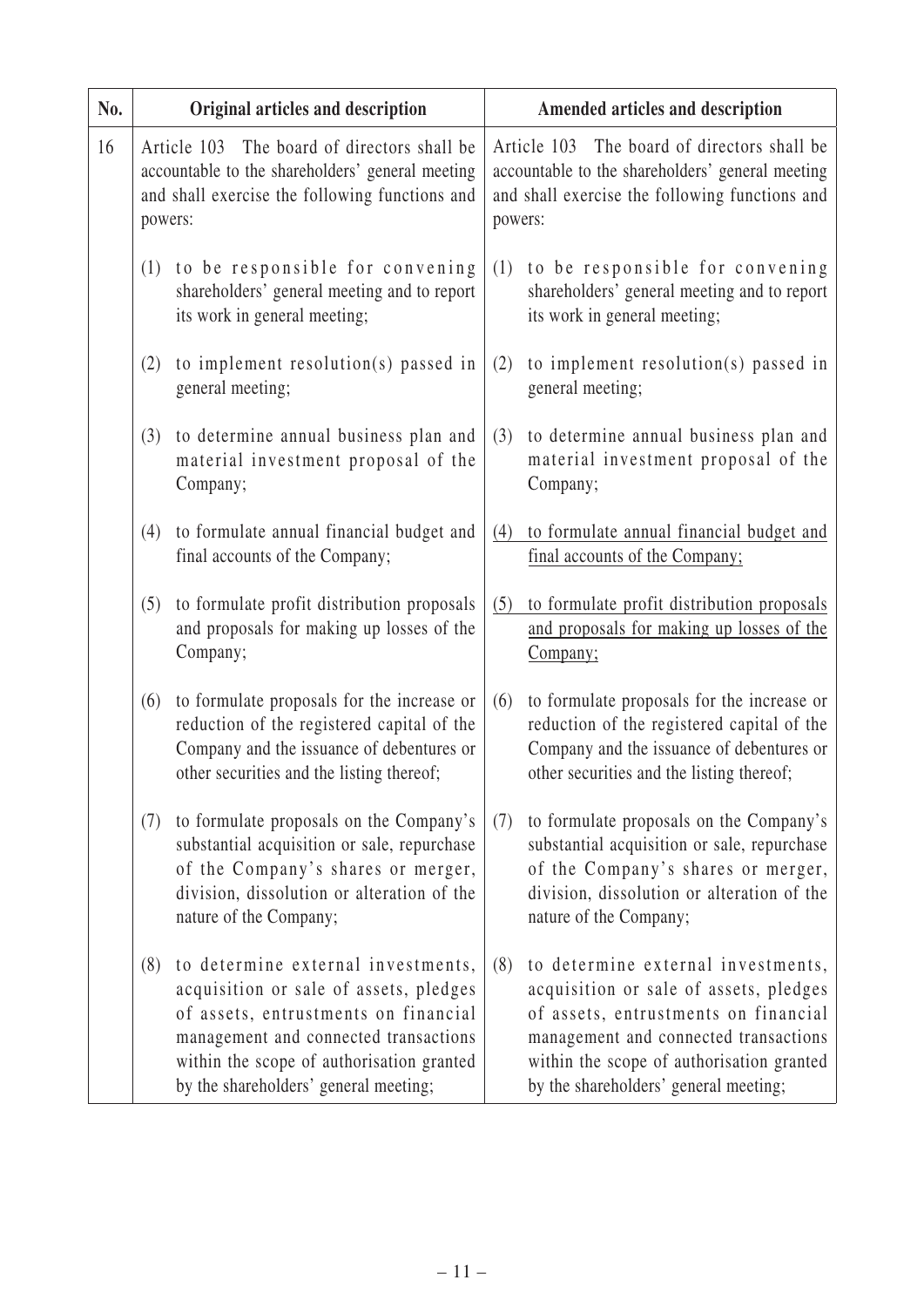| No. | Original articles and description                                                                                                                                                                                                                                                   | Amended articles and description                                                                                                                                                                                                                                                    |
|-----|-------------------------------------------------------------------------------------------------------------------------------------------------------------------------------------------------------------------------------------------------------------------------------------|-------------------------------------------------------------------------------------------------------------------------------------------------------------------------------------------------------------------------------------------------------------------------------------|
|     | to determine the establishment of the<br>(9)<br>Company's internal control organisation;                                                                                                                                                                                            | to determine the establishment of the<br>(9)<br>Company's internal control organisation;                                                                                                                                                                                            |
|     | (10) to appoint or dismiss the Company's<br>general manager and to appoint or dismiss<br>the deputy manager and the financial<br>officer(s) and other senior management<br>officers based on the recommendations of<br>the general manager, and to determine their<br>remuneration; | (10) to appoint or dismiss the Company's<br>general manager and to appoint or dismiss<br>the deputy manager and the financial<br>officer(s) and other senior management<br>officers based on the recommendations of<br>the general manager, and to determine their<br>remuneration; |
|     | (11) to formulate the Company's basic<br>management system;                                                                                                                                                                                                                         | (11) to formulate the Company's basic<br>management system;                                                                                                                                                                                                                         |
|     | (12) to formulate proposals for any amendment<br>of the Articles;                                                                                                                                                                                                                   | (12) to formulate proposals for any amendment<br>of the Articles;                                                                                                                                                                                                                   |
|     | (13) to exercise the Company 's rights to<br>make significant borrowing within the<br>Company's annual financial budget;                                                                                                                                                            | (13) to exercise the Company's rights to<br>make significant borrowing within the<br>Company's annual financial budget;                                                                                                                                                             |
|     | (14) to determine the establishment of special<br>committee and the appointment and<br>removal of the relevant person-in-charge;                                                                                                                                                    | (14) to determine the establishment of special<br>committee and the appointment and<br>removal of the relevant person-in-charge;                                                                                                                                                    |
|     | (15) to exercise other duties designated by the<br>shareholders' general meeting and the                                                                                                                                                                                            | $(15)$ to appoint and remove the secretary to the<br>board of directors;                                                                                                                                                                                                            |
|     | Articles of Association; provided that the<br>board of directors shall report the state<br>of implementation to the annual general<br>meeting after performing such duties;                                                                                                         | (16) to manage matters relating to the<br>Company's disclosure of information;                                                                                                                                                                                                      |
|     | (16) to determine other important business<br>and administrative matters which are not<br>required by the Articles of Association or<br>relevant regulations to be decided by the<br>shareholders' general meeting; and to sign<br>other important agreements;                      |                                                                                                                                                                                                                                                                                     |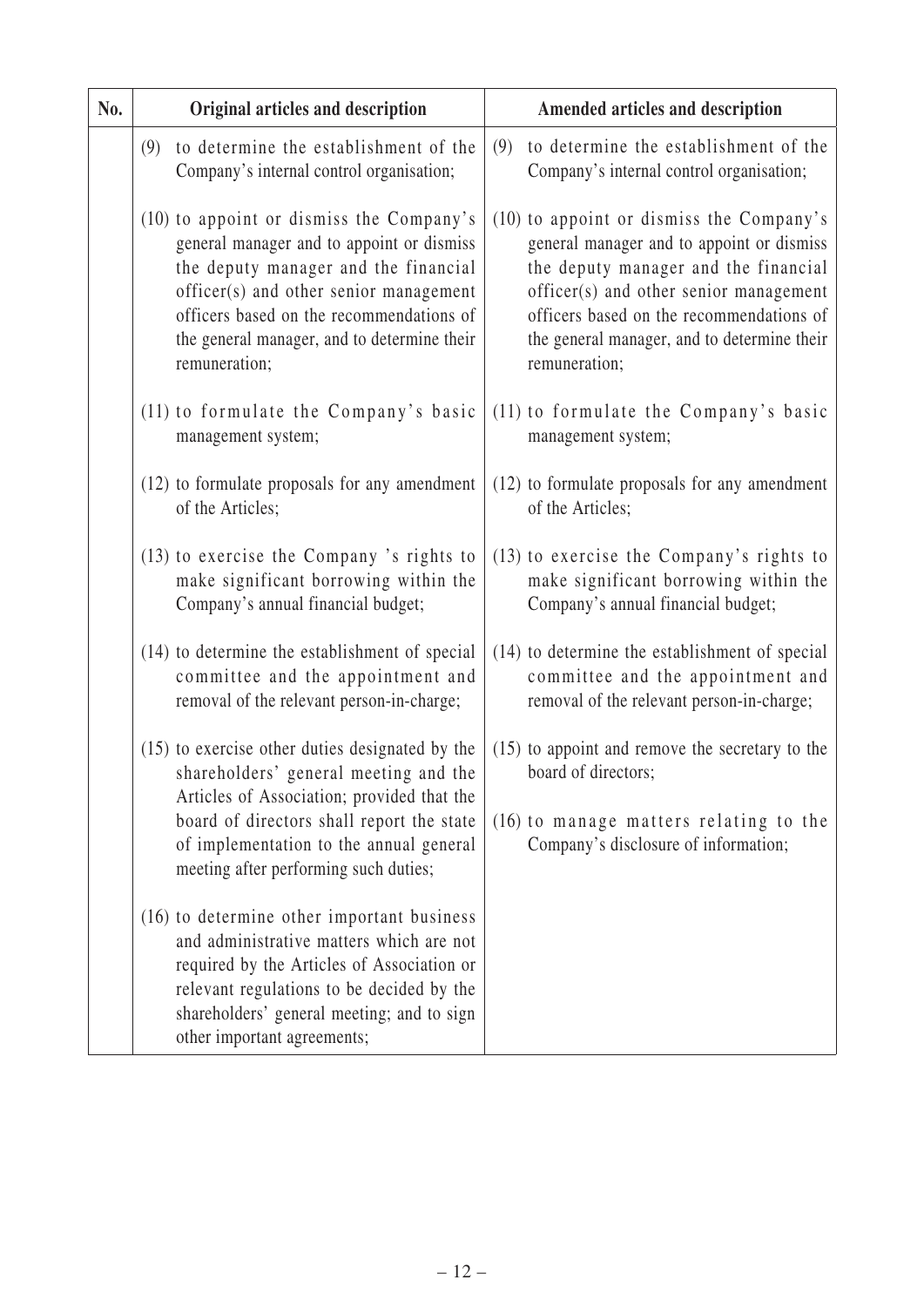| No. | Original articles and description                                                                                                                                                                                                                                                                | Amended articles and description                                                                                                                                                                                                                                                                 |
|-----|--------------------------------------------------------------------------------------------------------------------------------------------------------------------------------------------------------------------------------------------------------------------------------------------------|--------------------------------------------------------------------------------------------------------------------------------------------------------------------------------------------------------------------------------------------------------------------------------------------------|
|     | (17) to appoint and remove the secretary to the<br>board of directors;                                                                                                                                                                                                                           | (17) to propose in general meeting to re-appoint<br>or replace the accounting firm which<br>undertakes auditing work for the Company;                                                                                                                                                            |
|     | (18) to manage matters relating to the<br>Company's disclosure of information;                                                                                                                                                                                                                   | (18) to be informed of the work report submitted<br>by the Company's general manager and to                                                                                                                                                                                                      |
|     | (19) to propose in general meeting to re-appoint<br>or replace the accounting firm which<br>undertakes auditing work for the Company;                                                                                                                                                            | examine the work of the general manager;<br>(19) to be responsible for the Company's legal                                                                                                                                                                                                       |
|     | (20) to be informed of the work report submitted                                                                                                                                                                                                                                                 | construction and compliance management;                                                                                                                                                                                                                                                          |
|     | by the Company's general manager and to<br>examine the work of the general manager.                                                                                                                                                                                                              | (20) other functions and powers granted by the<br>general meeting of shareholders and the<br>Articles of Association;                                                                                                                                                                            |
|     | As the board of directors resolve on issues as<br>referred to in the previous paragraph, save at<br>items $(6)$ , $(7)$ and $(12)$ which shall be approved<br>by poll for more than two-third of the directors,<br>other items shall be approved by poll for more<br>than half of the directors. | (21) to determine other important business<br>and administrative matters which are not<br>required by the Articles of Association or<br>relevant laws, regulations and departmental<br>rules to be decided by the shareholders'<br>general meeting.                                              |
|     |                                                                                                                                                                                                                                                                                                  | As the board of directors resolve on issues as<br>referred to in the previous paragraph, save at<br>items $(6)$ , $(7)$ and $(12)$ which shall be approved<br>by poll for more than two-third of the directors,<br>other items shall be approved by poll for more<br>than half of the directors. |
|     |                                                                                                                                                                                                                                                                                                  | The Company implements a general legal<br>counsel system, exerts the role of the general<br>legal counsel in legal review and control in<br>operation and management, and promotes the<br>Company's legal operation and compliance<br>management. The general legal counsel shall be             |
|     |                                                                                                                                                                                                                                                                                                  | nominated by the general manager and shall be<br>recruited or dismissed by the board of directors.<br>If the matters considered at the board meeting<br>involve legal issues, the general legal counsel<br>shall attend the meeting and provide legal                                            |
|     |                                                                                                                                                                                                                                                                                                  | opinions.                                                                                                                                                                                                                                                                                        |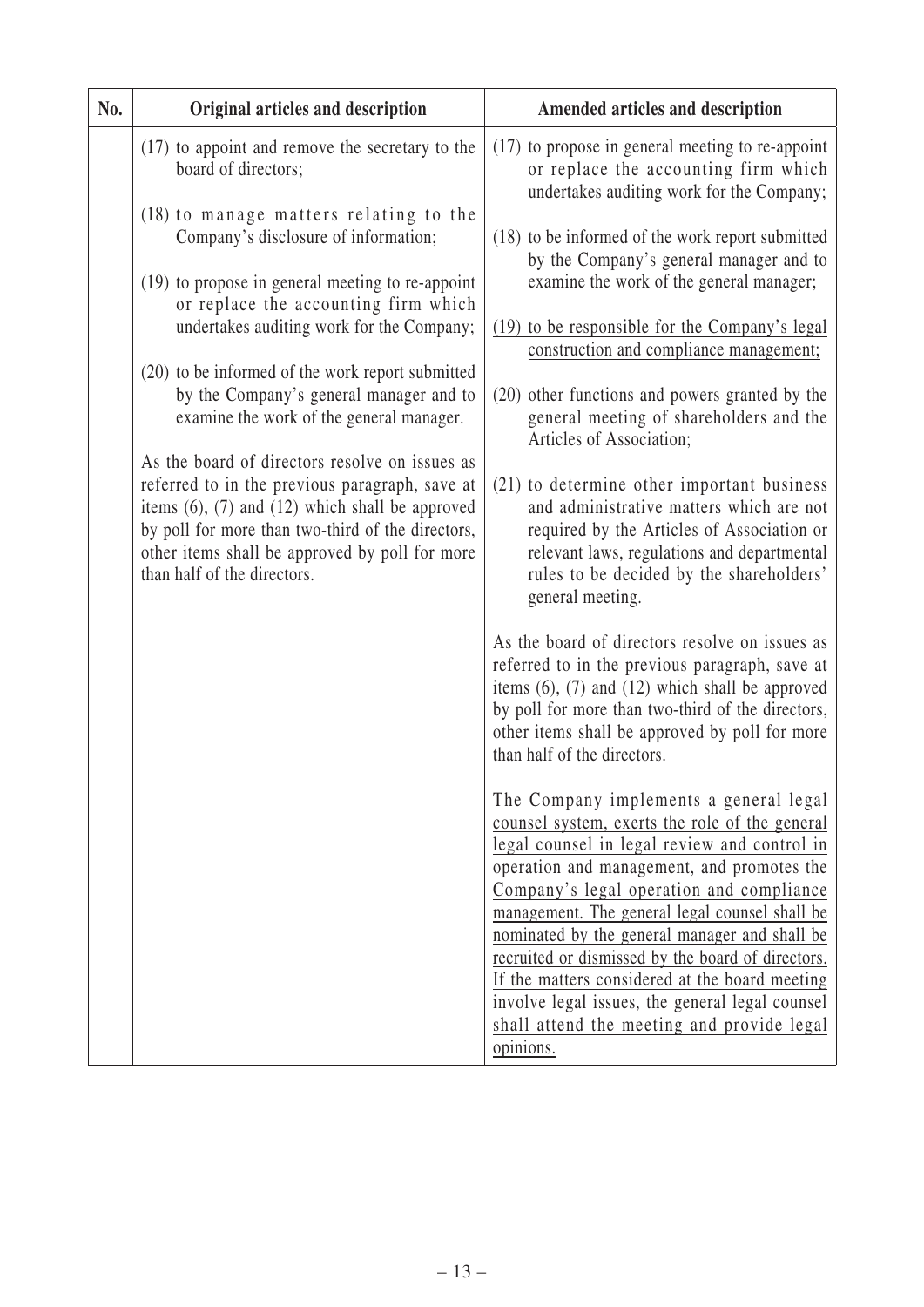| No. |     | Original articles and description                                                                                                                                                                                                                              |     | Amended articles and description                                                                                                                                                                                                                               |
|-----|-----|----------------------------------------------------------------------------------------------------------------------------------------------------------------------------------------------------------------------------------------------------------------|-----|----------------------------------------------------------------------------------------------------------------------------------------------------------------------------------------------------------------------------------------------------------------|
| 17  |     | Article 131 The Company shall set up<br>the Strategy Development Committee. The<br>committee shall comprise of the directors of the<br>Company. The members of the committee shall<br>be nominated by the Chairman of the Company<br>and elected by the Board. |     | Article 131 The Company shall set up<br>the Strategy Development Committee. The<br>committee shall comprise of the directors of the<br>Company. The members of the committee shall<br>be nominated by the Chairman of the Company<br>and elected by the Board. |
|     |     | There shall be one chairman for the Strategy<br>Development Committee, which is the Chairman<br>of the Company.                                                                                                                                                |     | There shall be one chairman for the Strategy<br>Development Committee, which is the Chairman<br>of the Company.                                                                                                                                                |
|     |     | The main duties of the Strategy Development<br>Committee are:                                                                                                                                                                                                  |     | The main duties of the Strategy Development<br>Committee are:                                                                                                                                                                                                  |
|     | (1) | To conduct researches and to submit<br>proposals regarding the long term<br>development strategies and material<br>investment decisions of the Company;                                                                                                        | (1) | To conduct researches and to submit<br>proposals regarding the long term<br>development strategies and medium<br>and long-term development plan of the<br>Company;                                                                                             |
|     | (2) | To conduct researches and to submit<br>proposals regarding the long term and<br>mid-term strategy development plans of the<br>Company;                                                                                                                         | (2) | To monitor the implementation of the<br>development plan of the Company and<br>report to the Board of the significant<br>deviation of strategy development in a                                                                                                |
|     | (3) | To monitor the implementation of the<br>strategy development plan of the Company<br>and report to the Board of the significant<br>deviation of strategy development in a<br>timely manner;                                                                     | (3) | timely manner;<br>To conduct researches regarding the<br>major developments of economic<br>situation, industrial policies, technology<br>advancement, industrial environment, force                                                                            |
|     | (4) | To conduct researches regarding the<br>major developments of economic<br>situation, industrial policies, technology<br>advancement, industrial environment, force<br>majeure and other factors, and to submit                                                  |     | majeure and other factors, and to submit<br>proposals regarding whether adjustment<br>on the Company's development strategy is<br>necessary;                                                                                                                   |
|     |     | proposals regarding whether adjustment<br>on the Company's development strategy is<br>necessary;                                                                                                                                                               | (4) | To review and to submit proposals<br>regarding major investment, financing plan,<br>major capital operation and asset operation<br>projects that affect the development of the<br>Company;                                                                     |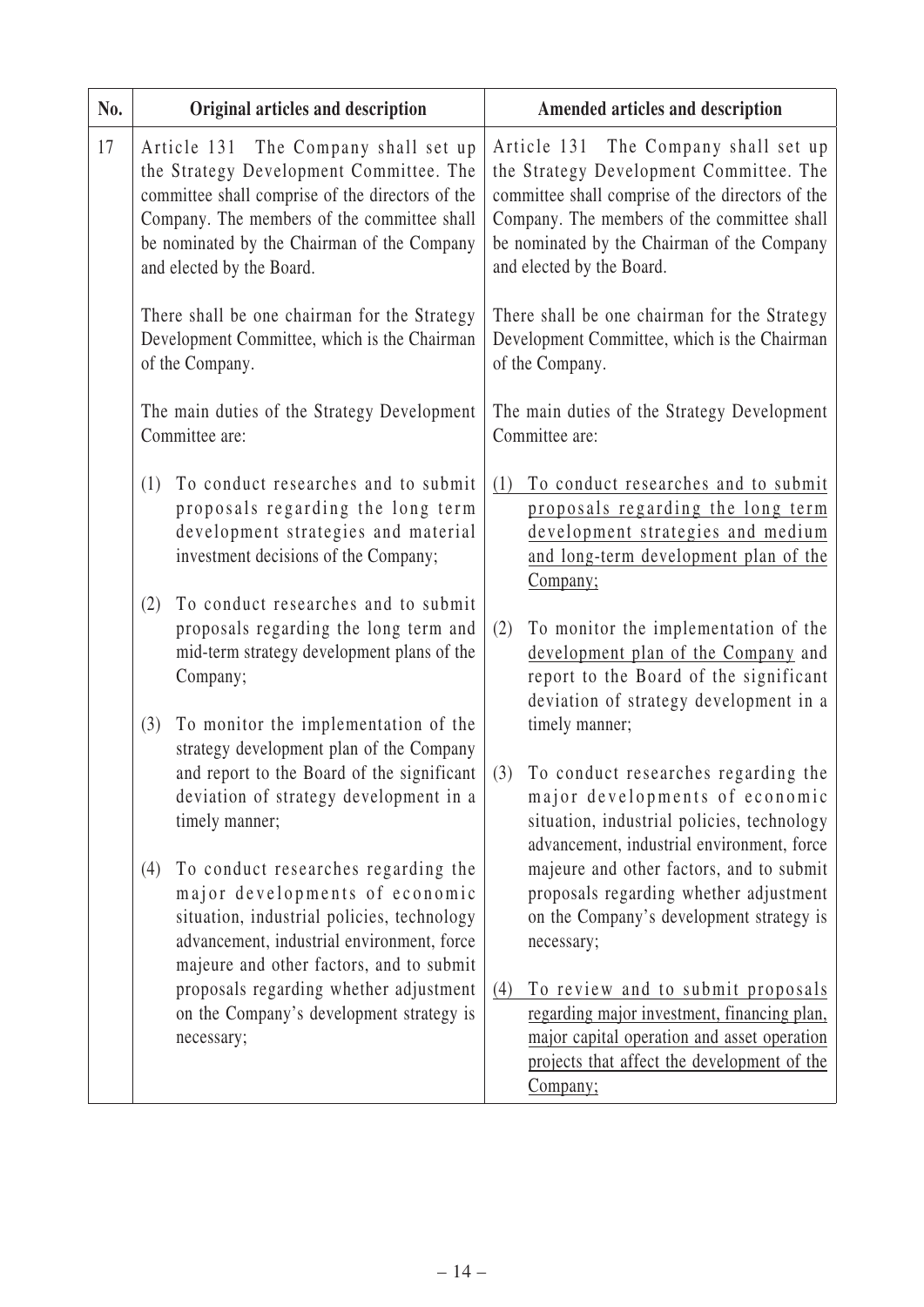| No. | Original articles and description                                                                                                                                                                                                                                                                                                                                                                                                                                                                                                                                                                                                                                                                                                     | Amended articles and description                                                                                                                                                                                                                                                                                                                                                                                                                                                                                                                                                                                                                                                                                                                                                                                                                          |  |
|-----|---------------------------------------------------------------------------------------------------------------------------------------------------------------------------------------------------------------------------------------------------------------------------------------------------------------------------------------------------------------------------------------------------------------------------------------------------------------------------------------------------------------------------------------------------------------------------------------------------------------------------------------------------------------------------------------------------------------------------------------|-----------------------------------------------------------------------------------------------------------------------------------------------------------------------------------------------------------------------------------------------------------------------------------------------------------------------------------------------------------------------------------------------------------------------------------------------------------------------------------------------------------------------------------------------------------------------------------------------------------------------------------------------------------------------------------------------------------------------------------------------------------------------------------------------------------------------------------------------------------|--|
|     | To conduct researches and to submit<br>(5)<br>proposals regarding other major matters<br>affecting the Company's development;<br>To carry out other duties as authorized by<br>(6)<br>the Board.                                                                                                                                                                                                                                                                                                                                                                                                                                                                                                                                      | (5)<br>To inspect and supervise the<br>implementation of the above major projects,<br>listen to the post project evaluation report<br>and make suggestions;<br>To responsible for the Environmental,<br>(6)<br>Social and Governance (ESG) work of<br>the Company, and put forward relevant<br>suggestions to the Board;                                                                                                                                                                                                                                                                                                                                                                                                                                                                                                                                  |  |
|     |                                                                                                                                                                                                                                                                                                                                                                                                                                                                                                                                                                                                                                                                                                                                       | To carry out other duties as authorized by<br>(7)<br>the Board.                                                                                                                                                                                                                                                                                                                                                                                                                                                                                                                                                                                                                                                                                                                                                                                           |  |
| 18  | Article 172 Except for the circumstances<br>provided under Article 52, a director, supervisor,<br>general manager and other senior management<br>officer may be relieved of liability for a specific<br>breach of his/her duty by the informed consent<br>of the shareholders' general meeting.                                                                                                                                                                                                                                                                                                                                                                                                                                       | Article 172 The Company establishes the<br>necessary directors', supervisors' and senior<br>management personnel's liability insurance<br>scheme with a view to reducing the risks<br>potentially caused by the performance of<br>duties by such persons in the normal course<br>of business, and the related liability insurance<br>coverage shall be subject to the related contract.<br>Except for the circumstances provided under<br>Article 52, a director, supervisor, general<br>manager and other senior management officer<br>may be relieved of liability for a specific breach<br>of his/her duty by the informed consent of the<br>shareholders' general meeting.                                                                                                                                                                            |  |
| 19  | Article 193 The common reserve of the<br>Company shall only be used for the purposes of<br>making up losses of the Company, expanding<br>production operation of the Company, or for<br>conversion into capital of the Company.<br>The Company may, subject to resolution by<br>the shareholders' general meeting, convert the<br>common reserve into capital by issuing new<br>shares to the shareholders in proportion to their<br>existing shareholdings or increasing the nominal<br>value of each share, provided that when the<br>statutory common reserve is converted into<br>capital of the Company, the remaining statutory<br>common reserve after such conversion shall be<br>no less than 25% of the registered capital. | Article 193 The common reserve of the<br>Company shall only be used for the purposes of<br>making up losses of the Company, expanding<br>production operation of the Company, or for<br>conversion into capital of the Company, but<br>the capital common reserve shall not be used to<br>cover the Company's losses.<br>The Company may, subject to resolution by<br>the shareholders' general meeting, convert the<br>common reserve into capital by issuing new<br>shares to the shareholders in proportion to their<br>existing shareholdings or increasing the nominal<br>value of each share, provided that when the<br>statutory common reserve is converted into<br>capital of the Company, the remaining such<br>statutory common reserve after such conversion<br>shall be no less than 25% of the registered<br>capital before the conversion. |  |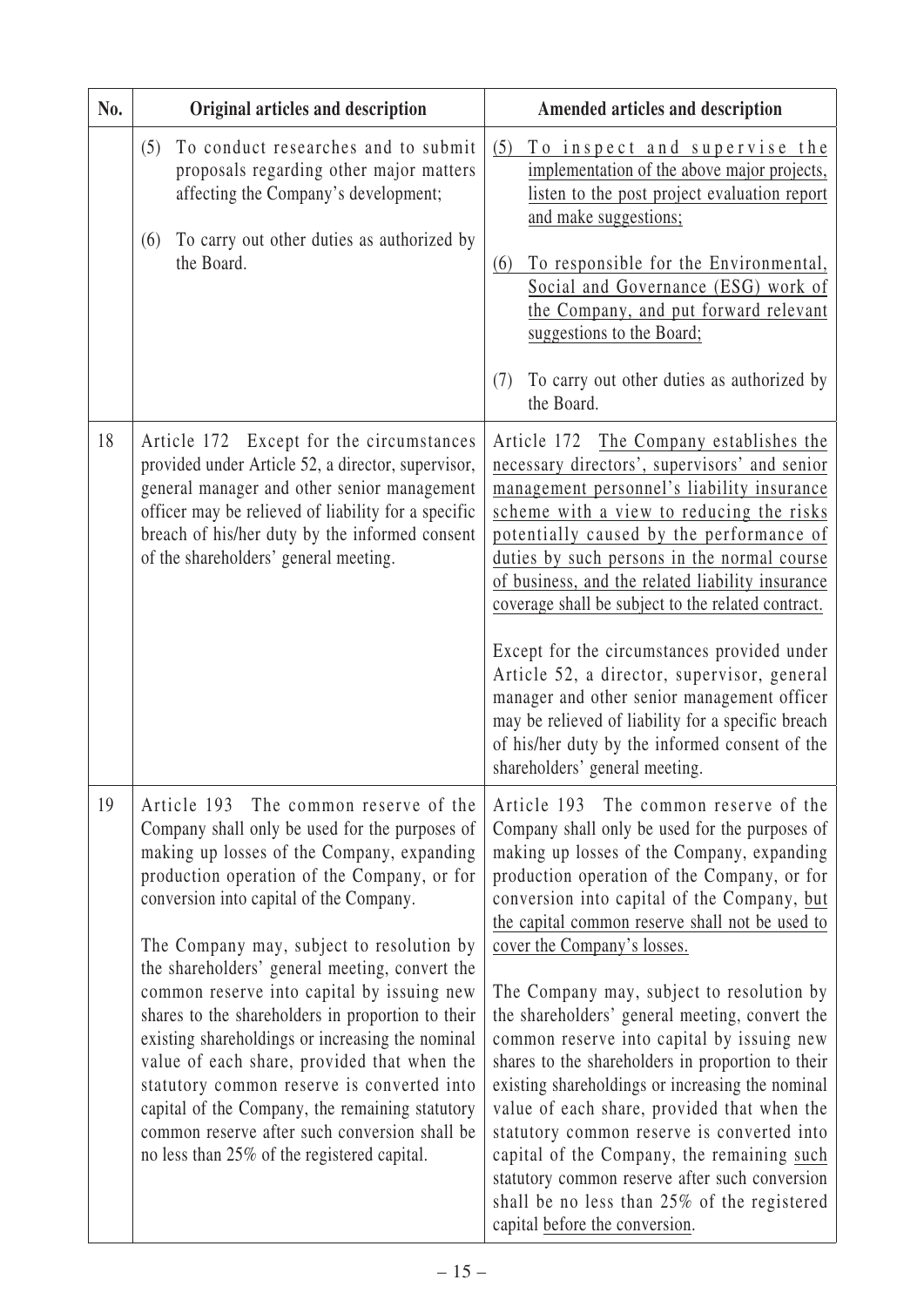| No. | Original articles and description                                                           |                                                                                                                                                                                                                                                                                                                                                                                          |     | Amended articles and description                                                                                                                                                                                                                                                                                                                                                                                                               |
|-----|---------------------------------------------------------------------------------------------|------------------------------------------------------------------------------------------------------------------------------------------------------------------------------------------------------------------------------------------------------------------------------------------------------------------------------------------------------------------------------------------|-----|------------------------------------------------------------------------------------------------------------------------------------------------------------------------------------------------------------------------------------------------------------------------------------------------------------------------------------------------------------------------------------------------------------------------------------------------|
| 20  | Article 195 Profit Distribution and Cash<br>Dividends Distribution policies of the Company: |                                                                                                                                                                                                                                                                                                                                                                                          |     | Article 195 Profit Distribution and Cash<br>Dividends Distribution policies of the Company:                                                                                                                                                                                                                                                                                                                                                    |
|     | (1)                                                                                         | The profit distribution of the Company<br>should be in accordance with the principles<br>of focusing on the reasonable investment<br>return for the shareholders as well as the<br>reasonable requirement for funds of the<br>Company.                                                                                                                                                   | (1) | The profit distribution of the Company<br>should be in accordance with the principles<br>of focusing on the reasonable investment<br>return for the shareholders as well as the<br>reasonable requirement for funds of the<br>Company.                                                                                                                                                                                                         |
|     | (2)                                                                                         | The Company may distribute dividends in<br>cash or in share, of which priority shall be<br>given to the distribution of dividends by<br>cash distribution.                                                                                                                                                                                                                               | (2) | The Company may distribute dividends in<br>cash or in share, of which priority shall be<br>given to the distribution of dividends by<br>cash distribution.                                                                                                                                                                                                                                                                                     |
|     | (3)                                                                                         | The Company should maintain the<br>continuity and stability of the policy on<br>cash dividends. In case of having made<br>profits for a year, the Company shall pay<br>annual cash dividends once every year; If<br>it is not able to pay cash dividends due to<br>special reasons, the Board shall disclose<br>such reasons in the annual report and<br>explain at the general meeting. | (3) | The Company should maintain the<br>continuity and stability of the policy on<br>cash dividends. In case of having made<br>profits for a year, the Company shall pay<br>annual cash dividends once every year; If<br>it is not able to pay cash dividends due to<br>special reasons, the Board shall disclose<br>such reasons in the annual report and<br>explain at the general meeting. The general<br>meeting of shareholders authorizes the |
|     | (4)                                                                                         | As for the annual profit distribution of the<br>Company, the profits to be distributed in<br>cash shall not be less than 30 per cent of<br>the realized distributable profits available                                                                                                                                                                                                  |     | Board to decide the interim cash dividend<br>policy according to the Company's<br>profitability and capital demand.                                                                                                                                                                                                                                                                                                                            |
|     |                                                                                             | for that year. If such percentage cannot be<br>reached, the Board shall disclose reasons in<br>the annual report and explain at the general<br>meeting.                                                                                                                                                                                                                                  | (4) | As for the annual profit distribution of the<br>Company, the profits to be distributed in<br>cash shall not be less than 50 per cent of<br>the realized distributable profits available<br>for that year. If such percentage cannot be                                                                                                                                                                                                         |
|     | (5)                                                                                         | According to the actual situation and under<br>the premises to ensure the share capital<br>and shareholding structure is reasonable,<br>the Company may distribute dividends in                                                                                                                                                                                                          |     | reached, the Board shall disclose reasons in<br>the annual report and explain at the general<br>meeting.                                                                                                                                                                                                                                                                                                                                       |
|     |                                                                                             | shares.                                                                                                                                                                                                                                                                                                                                                                                  | (5) | According to the actual situation and under<br>the premises to ensure the share capital<br>and shareholding structure is reasonable,<br>the Company may distribute dividends in<br>shares.                                                                                                                                                                                                                                                     |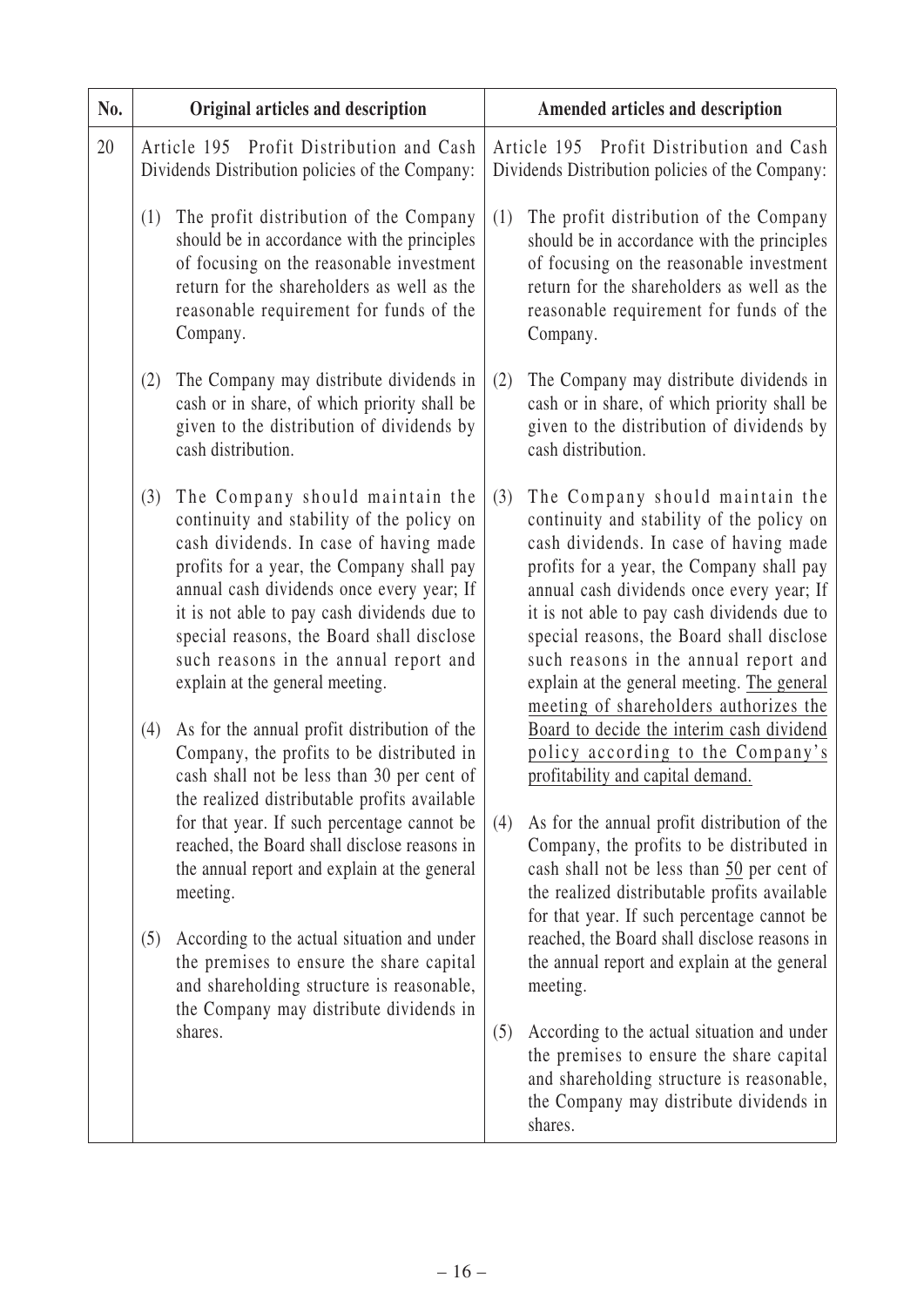| No. | Original articles and description                                                                                                                                                                                                                                                                                                                                                                                                                                                            | Amended articles and description                                                                                                                                                                                                                                                                                                                                                                                                                                                             |
|-----|----------------------------------------------------------------------------------------------------------------------------------------------------------------------------------------------------------------------------------------------------------------------------------------------------------------------------------------------------------------------------------------------------------------------------------------------------------------------------------------------|----------------------------------------------------------------------------------------------------------------------------------------------------------------------------------------------------------------------------------------------------------------------------------------------------------------------------------------------------------------------------------------------------------------------------------------------------------------------------------------------|
| 21  | Article 213 A creditor has the right within 30<br>days of receipt of the notice from the Company<br>or, in the case of a creditor who does not<br>receive such notice, within 90 days of the date<br>of the first public announcement, to require<br>the Company to repay its debts or to provide a<br>corresponding guarantee for such debts. If the<br>Company fails to repay its debts or to provide a<br>corresponding guarantee, the merger or division<br>shall not be proceeded with. | Article 213 A creditor has the right within 30<br>days of receipt of the notice from the Company<br>or, in the case of a creditor who does not<br>receive such notice, within 45 days of the date<br>of the first public announcement, to require<br>the Company to repay its debts or to provide a<br>corresponding guarantee for such debts. If the<br>Company fails to repay its debts or to provide a<br>corresponding guarantee, the merger or division<br>shall not be proceeded with. |
| 22  | Article 214 When the Company is divided, its<br>assets shall be split accordingly.                                                                                                                                                                                                                                                                                                                                                                                                           | Article 214 When the Company is divided, its<br>assets shall be split accordingly.                                                                                                                                                                                                                                                                                                                                                                                                           |
|     | In the event of a division, the parties to the<br>division shall execute a division agreement<br>and prepare a balance sheet and an inventory<br>of assets. The Company shall notify its<br>creditors within ten days, and shall publish<br>announcements in the newspapers at least three<br>times within 30 days, of the date when the<br>resolution to divide is passed.                                                                                                                  | In the event of a division, the parties to the<br>division shall execute a division agreement<br>and prepare a balance sheet and an inventory<br>of assets. The Company shall notify its<br>creditors within ten days, and shall publish<br>announcements in the newspapers at least three<br>times within 30 days, of the date when the<br>resolution to divide is passed.                                                                                                                  |
|     | The liabilities of the Company before the<br>division shall be assumed by the entity after the<br>division according to the agreement.                                                                                                                                                                                                                                                                                                                                                       | Debts owed by the Company prior to the division<br>shall be jointly assumed by the companies in<br>existence after the division, save as otherwise<br>agreed by written agreement on settlement of<br>debts with creditors prior to the division.                                                                                                                                                                                                                                            |
| 23  | Article 219 The liquidation committee shall<br>notify its creditors within ten days, and shall<br>publish announcements in the newspapers<br>at least three times within sixty days, of its<br>establishment. The liquidation committee shall<br>register the debts.                                                                                                                                                                                                                         | Article 219 The liquidation committee shall<br>notify its creditors within ten days, and shall<br>publish announcements in the newspapers<br>within sixty days, of its establishment. Creditors<br>shall, within thirty (30) days after receipt of<br>the notice, or for those who do not receive the<br>notice, within forty-five (45) days from the date<br>of the announcement, declare their claims to the<br>liquidation committee.                                                     |
|     |                                                                                                                                                                                                                                                                                                                                                                                                                                                                                              | In reporting claims, a creditor shall explain<br>the relevant particulars of the claims with<br>supporting materials. Claims shall be registered<br>by the liquidation committee.                                                                                                                                                                                                                                                                                                            |
|     |                                                                                                                                                                                                                                                                                                                                                                                                                                                                                              | During the period of declaration of claims, the<br>liquidation committee shall not repay any debts<br>to the creditors.                                                                                                                                                                                                                                                                                                                                                                      |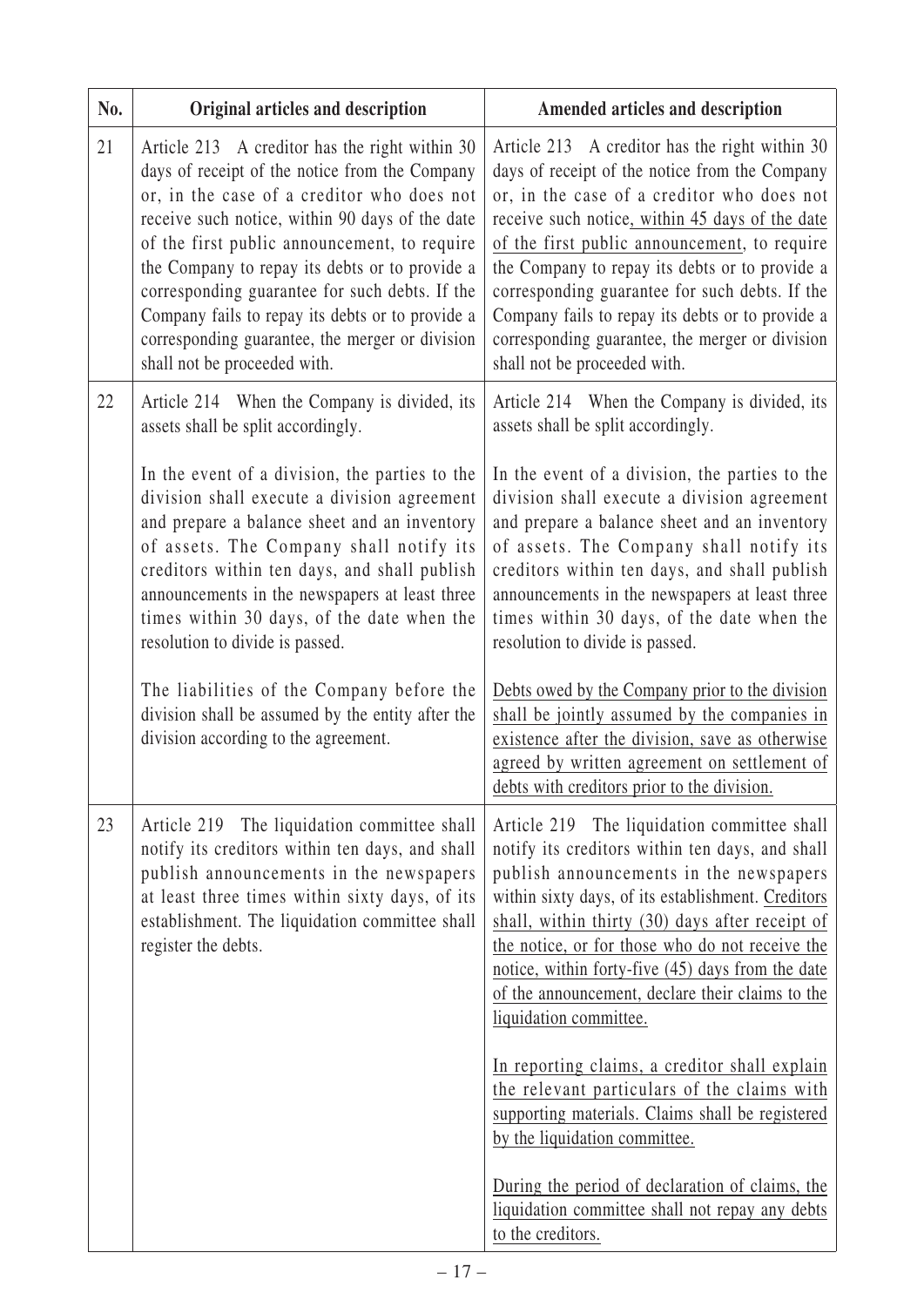| No. | Original articles and description                                                                                                                                                                                                                                                                                                                                                                                                                                                                                                                                                                                                                                                                                                                                                                                                                                                                                                                                                                                                                                                                                                                                                                                                                                                                                                                        | Amended articles and description                                                                                                                                                                                                                                                                                                                                                                                                                                                                                                                                                                                                                                                                                                                                                                                                                                                                                                                                                                                                                                                                                                                                                                                                                                                                                                                                                                                                                                                                                                                                                             |
|-----|----------------------------------------------------------------------------------------------------------------------------------------------------------------------------------------------------------------------------------------------------------------------------------------------------------------------------------------------------------------------------------------------------------------------------------------------------------------------------------------------------------------------------------------------------------------------------------------------------------------------------------------------------------------------------------------------------------------------------------------------------------------------------------------------------------------------------------------------------------------------------------------------------------------------------------------------------------------------------------------------------------------------------------------------------------------------------------------------------------------------------------------------------------------------------------------------------------------------------------------------------------------------------------------------------------------------------------------------------------|----------------------------------------------------------------------------------------------------------------------------------------------------------------------------------------------------------------------------------------------------------------------------------------------------------------------------------------------------------------------------------------------------------------------------------------------------------------------------------------------------------------------------------------------------------------------------------------------------------------------------------------------------------------------------------------------------------------------------------------------------------------------------------------------------------------------------------------------------------------------------------------------------------------------------------------------------------------------------------------------------------------------------------------------------------------------------------------------------------------------------------------------------------------------------------------------------------------------------------------------------------------------------------------------------------------------------------------------------------------------------------------------------------------------------------------------------------------------------------------------------------------------------------------------------------------------------------------------|
|     | <b>Order of Meeting for Shareholders' General Meeting</b>                                                                                                                                                                                                                                                                                                                                                                                                                                                                                                                                                                                                                                                                                                                                                                                                                                                                                                                                                                                                                                                                                                                                                                                                                                                                                                |                                                                                                                                                                                                                                                                                                                                                                                                                                                                                                                                                                                                                                                                                                                                                                                                                                                                                                                                                                                                                                                                                                                                                                                                                                                                                                                                                                                                                                                                                                                                                                                              |
| 24  | After the notice of shareholders'<br>Article 9<br>general meeting is served, the board of directors<br>shall not propose any additional resolution<br>which is not included in the notice of the<br>meeting. Amendment to the original proposed<br>resolution shall be announced fifteen days prior<br>to shareholders' general meeting. Otherwise,<br>the shareholders' general meeting has to be<br>postponed accordingly to ensure there is at least<br>15-day interval.                                                                                                                                                                                                                                                                                                                                                                                                                                                                                                                                                                                                                                                                                                                                                                                                                                                                              | Deleted, and the subsequent clauses will be<br>renumbered accordingly                                                                                                                                                                                                                                                                                                                                                                                                                                                                                                                                                                                                                                                                                                                                                                                                                                                                                                                                                                                                                                                                                                                                                                                                                                                                                                                                                                                                                                                                                                                        |
| 25  | Article 10 For annual general meetings,<br>shareholder(s) individually or jointly holding<br>more than $3\%$ (including $3\%$ ) of the total voting<br>rights of the Company, the board of directors or<br>the supervisory committee shall have the rights<br>to propose resolution(s) on a provisional basis.<br>In the event that the provisionary proposed<br>resolution raises new issue which is not<br>contained in the notice of the board of directors'<br>meeting and falls within the scope of matters set<br>out in Article 39 of this Order of Meeting, the<br>person proposing the resolution shall submit the<br>proposed resolution to the board of directors ten<br>days prior to the shareholders' general meetings<br>for review and announcement.<br>If the single largest shareholder proposes a new<br>distribution plan, it should be submitted to the<br>board of directors for announcement ten days<br>prior to the convening of the annual general<br>meeting, if the period is less than ten days, the<br>single largest shareholder shall not propose any<br>new distribution plan for that annual general<br>meeting.<br>Save as the aforesaid, other proposed resolution<br>can be made in advance to the board of directors<br>for announcement, or resolution can be proposed<br>in the annual general meeting directly. | Article 9 For shareholders' general meetings,<br>shareholder(s) individually or jointly holding<br>more than $3\%$ (including $3\%$ ) of the total voting<br>rights of the Company, the board of directors or<br>the supervisory committee shall have the rights<br>to propose resolution(s) on a provisional basis. If<br>the shareholder(s) individually or jointly holding<br>more than $3\%$ (including $3\%$ ) of the total voting<br>rights of the Company shall have the rights to<br>propose resolution(s) on a provisional basis,<br>such shareholder(s) shall submit the proposal<br>in writing to the convenor ten days prior to the<br>date of the shareholders' general meeting. The<br>convener shall examine the proposal and issue<br>a supplementary notice of the shareholders'<br>general meeting within 2 days after receipt of<br>the proposal to announce the content of the<br>provisional proposal.<br>Save as the preceding clause, the convener shall<br>not amend the proposals already specified in the<br>notice of the shareholders' general meeting or<br>add new proposals after issuing the notice of the<br>shareholders' general meeting.<br>Proposals that are not specified in the notice<br>of the shareholders' general meeting or not in<br>accordance with the provisions of the Articles of<br>Association of the Company shall not be voted<br>on and resolved by the shareholders' general<br>meeting.<br>Note: When calculating the percentage of<br>shareholding referred to in this article, only<br>common shares and preference shares with |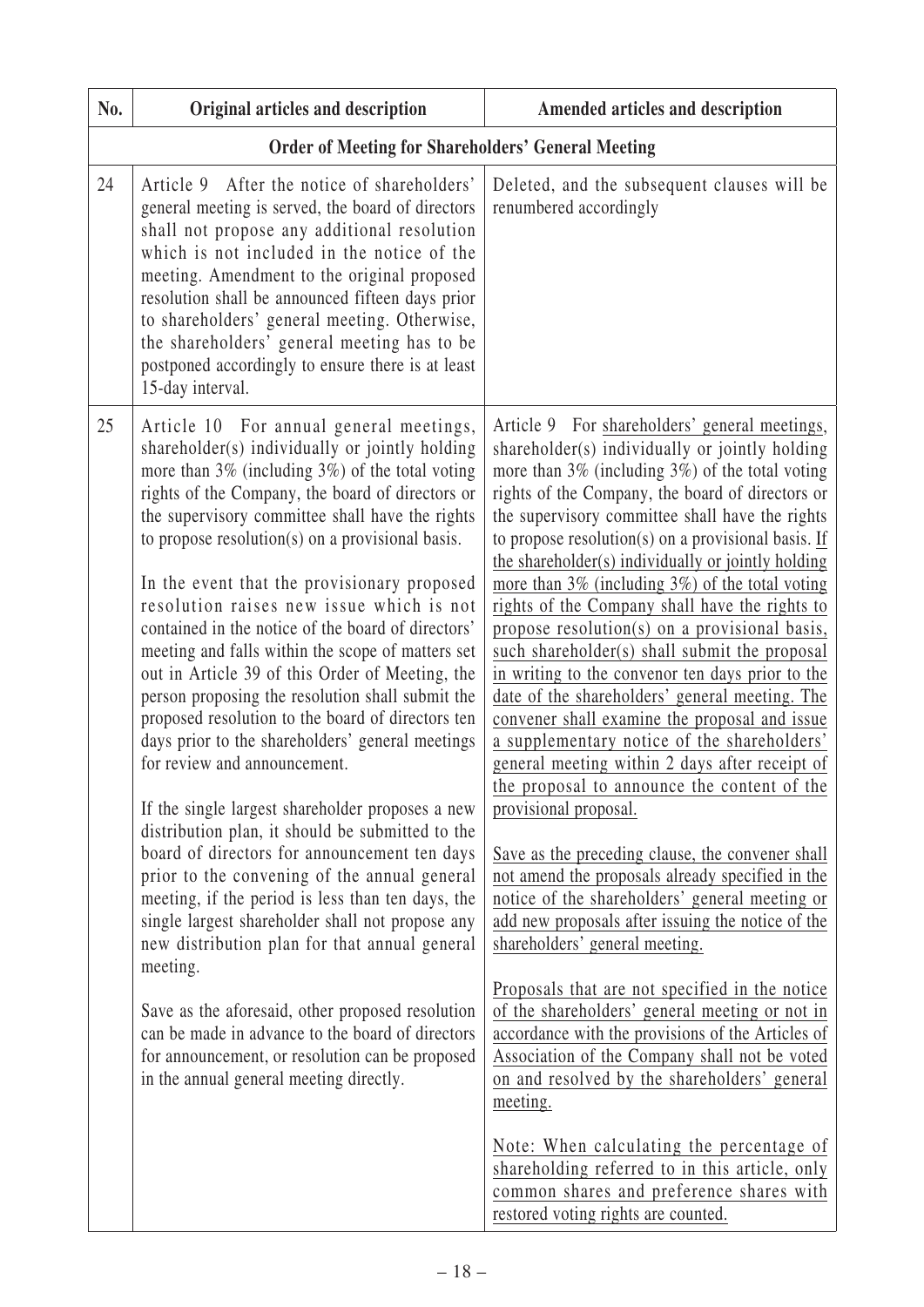| No. | Original articles and description                                                                                                                                                                                                                                                                                                                                                                                                                                                                                                                                                                                                                                                                                                                                                        | Amended articles and description                                                                                                                                                                                                                                                                                                                                                                                                                                                                                                                                                                                                                                                                                                                                                            |
|-----|------------------------------------------------------------------------------------------------------------------------------------------------------------------------------------------------------------------------------------------------------------------------------------------------------------------------------------------------------------------------------------------------------------------------------------------------------------------------------------------------------------------------------------------------------------------------------------------------------------------------------------------------------------------------------------------------------------------------------------------------------------------------------------------|---------------------------------------------------------------------------------------------------------------------------------------------------------------------------------------------------------------------------------------------------------------------------------------------------------------------------------------------------------------------------------------------------------------------------------------------------------------------------------------------------------------------------------------------------------------------------------------------------------------------------------------------------------------------------------------------------------------------------------------------------------------------------------------------|
| 26  | Article 11 The provisionary proposed<br>resolution as mentioned in the preceding Article<br>shall be made in the form of writing or served<br>on the board of directors with a clear subject<br>and specific matter to be decided in the annual<br>general meeting. The board of directors shall<br>act in accordance with the best interests of the<br>Company and the shareholders and shall observe<br>the following principles when examining such<br>proposed resolution:                                                                                                                                                                                                                                                                                                           | Article 10 The provisionary proposed<br>resolution as mentioned in the preceding Article<br>shall be made in the form of writing or served<br>on the convenor with a clear subject and specific<br>matter to be decided in the shareholders' general<br>meeting. the convenor shall act in accordance<br>with the best interests of the Company and the<br>shareholders and shall observe the following<br>principles when examining such proposed<br>resolution:                                                                                                                                                                                                                                                                                                                           |
|     | Relevance. When examining the proposed<br>(1)<br>resolution submitted by the shareholder,<br>the board of directors shall submit the same<br>for discussion in the shareholders' general<br>meetings if the substance of the proposed<br>resolution involves matters directly related<br>to the Company and is within the scope of<br>power of the shareholders' general meeting<br>prescribed under the laws, regulations and<br>the Articles of Association. If the proposed<br>resolution fails to fulfill the above<br>requirements, it should not be submitted for<br>discussion in general meeting.<br>In the event that the board of directors<br>resolves not to present the resolution<br>proposed by the shareholder for voting in<br>the annual general meeting, explanations | Relevance. When examining the proposed<br>(1)<br>resolution submitted by the shareholder,<br>the convenor shall submit the same for<br>discussion in the shareholders' general<br>meetings if the substance of the proposed<br>resolution involves matters directly related<br>to the Company and is within the scope of<br>power of the shareholders' general meeting<br>prescribed under the laws, regulations and<br>the Articles of Association. If the proposed<br>resolution fails to fulfill the above<br>requirements, it should not be submitted for<br>discussion in general meeting.<br>In the event that the convenor resolves not<br>to present the resolution proposed by the<br>shareholder for voting in the annual general<br>meeting, explanations shall be given at that |
|     | shall be given at that annual general<br>meeting.<br>Procedural Compliance. The board of<br>(2)<br>directors may determine in respect of<br>procedural issues involved in the proposed<br>resolution. The consent of the original<br>proposing shareholder shall be required<br>should it be determined that the proposed<br>resolution shall be split or consolidated<br>before being put to a vote. In case the<br>original proposing shareholder does not<br>agree to the change, the chairman of the<br>general meeting may submit the procedural<br>issue to the annual general meeting for<br>determination and conduct discussion<br>according to the procedures determined by<br>the annual general meeting.                                                                     | annual general meeting.<br>Procedural Compliance. The convenor<br>(2)<br>may determine in respect of procedural<br>issues involved in the proposed resolution.<br>The consent of the original proposing<br>shareholder shall be required should it be<br>determined that the proposed resolution<br>shall be split or consolidated before being<br>put to a vote. In case the original proposing<br>shareholder does not agree to the change,<br>the chairman of the general meeting<br>may submit the procedural issue to the<br>annual general meeting for determination<br>and conduct discussion according to the<br>procedures determined by the annual<br>general meeting.                                                                                                            |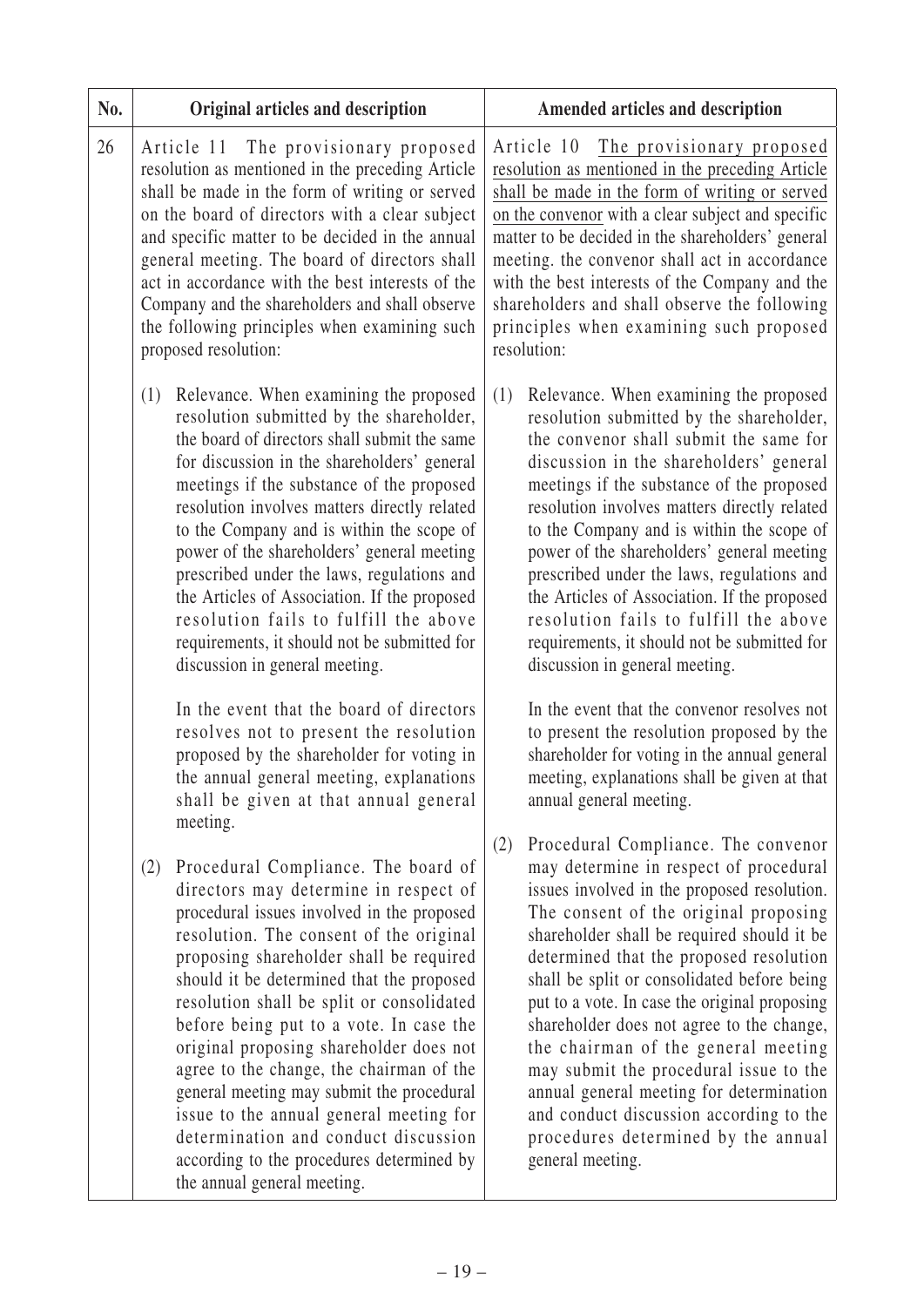| No. | Original articles and description                                                                                                                                                                                                                                                                                                                                                                                                                                                                                                                                                                                                                                                                                                                                                                                                                                                                                                                                                                                                                                                                                                                                                                                     | Amended articles and description                                                                                                                                                                                                                                                                                                                                                                                                                                                                                                                                                                                                                                                                                                                                                                                                                                                                                                                                                                                                                                                                                                                                                                                                                                                                                                                                                                                                                                                         |
|-----|-----------------------------------------------------------------------------------------------------------------------------------------------------------------------------------------------------------------------------------------------------------------------------------------------------------------------------------------------------------------------------------------------------------------------------------------------------------------------------------------------------------------------------------------------------------------------------------------------------------------------------------------------------------------------------------------------------------------------------------------------------------------------------------------------------------------------------------------------------------------------------------------------------------------------------------------------------------------------------------------------------------------------------------------------------------------------------------------------------------------------------------------------------------------------------------------------------------------------|------------------------------------------------------------------------------------------------------------------------------------------------------------------------------------------------------------------------------------------------------------------------------------------------------------------------------------------------------------------------------------------------------------------------------------------------------------------------------------------------------------------------------------------------------------------------------------------------------------------------------------------------------------------------------------------------------------------------------------------------------------------------------------------------------------------------------------------------------------------------------------------------------------------------------------------------------------------------------------------------------------------------------------------------------------------------------------------------------------------------------------------------------------------------------------------------------------------------------------------------------------------------------------------------------------------------------------------------------------------------------------------------------------------------------------------------------------------------------------------|
| 27  | Article 17 When the Company convenes a<br>shareholders' general meeting, the board of<br>directors shall notify all shareholders 45 to<br>50 days prior to the convening of the general<br>meeting.<br>Notice of a shareholders' general meeting<br>shall be given to shareholders by way of an<br>announcement, or sent by hand or by prepaid<br>mail (In the event that such notice is sent, it<br>shall be sent at the address of the recipients<br>recorded in the share register). For holders of<br>Overseas-Listed Foreign Shares, subject to the<br>compliance with the applicable laws, regulations<br>and the Listing Rules by the Company, such<br>notice may be published on the website<br>designated by the stock exchange on which<br>the shares of the Company are listed or on the<br>website of the Company, or sent by electronic<br>means, or given in any other means acceptable<br>by the stock exchange on which the shares of the<br>Company are listed, without having to be given<br>or provided in the means referred to above in<br>this Article.<br>Notice of general meeting of Class Shareholders<br>shall be served only on shareholders entitled to<br>vote at the relevant meeting. | Article 16 When the Company convenes an<br>annual general meeting, it shall at least 20 clear<br>business days prior to the date of the meeting<br>issue written notice. When the Company<br>convenes an extraordinary general meeting,<br>it shall issue written notice at least 10 clear<br>business days or 15 days (whichever is longer as<br>required or applicable under relevant laws and<br>regulations or listing rules) prior to the date of<br>the meeting.<br>Notice of a shareholders' general meeting<br>shall be given to shareholders by way of an<br>announcement, or sent by hand or by prepaid<br>mail (In the event that such notice is sent, it<br>shall be sent at the address of the recipients<br>recorded in the share register). For holders of<br>Overseas-Listed Foreign Shares, subject to the<br>compliance with the applicable laws, regulations<br>and the Listing Rules by the Company, such<br>notice may be published on the website<br>designated by the stock exchange on which<br>the shares of the Company are listed or on the<br>website of the Company, or sent by electronic<br>means, or given in any other means acceptable<br>by the stock exchange on which the shares of the<br>Company are listed, without having to be given<br>or provided in the means referred to above in<br>this Article.<br>Notice of general meeting of Class Shareholders<br>shall be served only on shareholders entitled to<br>vote at the relevant meeting. |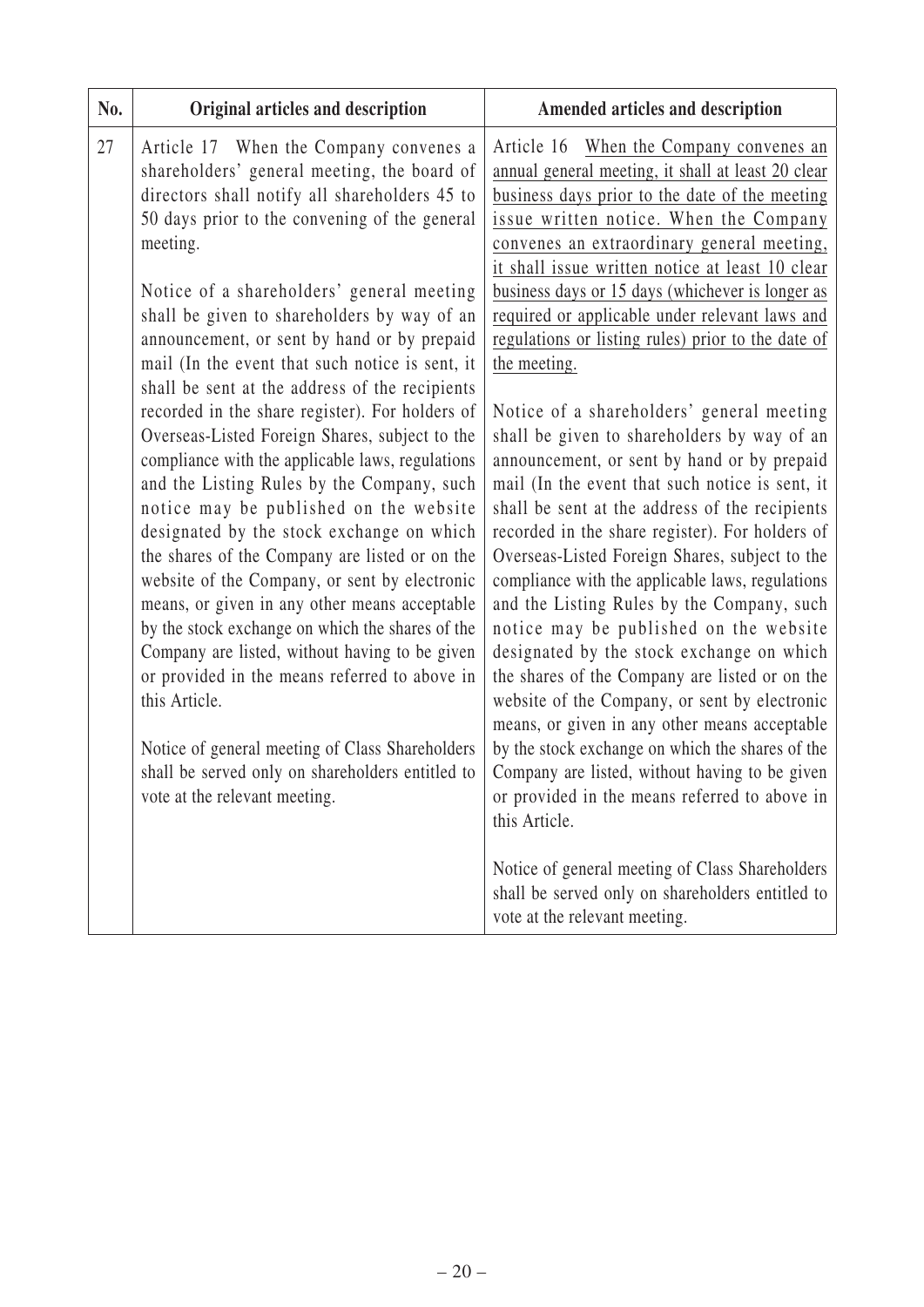| No. | Original articles and description                                                                                                                                                                                                                                                                                                                                                                                                                                                                                                                                                                                                                                                                                                                                                                      | Amended articles and description                                       |
|-----|--------------------------------------------------------------------------------------------------------------------------------------------------------------------------------------------------------------------------------------------------------------------------------------------------------------------------------------------------------------------------------------------------------------------------------------------------------------------------------------------------------------------------------------------------------------------------------------------------------------------------------------------------------------------------------------------------------------------------------------------------------------------------------------------------------|------------------------------------------------------------------------|
| 28  | Article 21 Based on the written replies<br>received by the Company twenty days before<br>the shareholders' general meeting, the Company<br>shall calculate the number of voting shares<br>represented by shareholders who have indicated<br>their intention to attend the general meeting.<br>Where the number of voting shares represented<br>by those shareholders reaches more than half of<br>the Company's total number of voting shares,<br>the Company may convene the shareholders'<br>general meeting. Otherwise, the Company<br>shall, within five days, inform the shareholders<br>again of the matters to be considered, the date<br>and venue of the meeting by the way of public<br>announcement. After making the announcement,<br>the general meeting can be convened as<br>scheduled. | Deleted, and the subsequent articles will be<br>renumbered accordingly |
| 29  | Article 39 Voting by means of communication<br>shall not be adopted at annual general meetings<br>or any shareholders' general meeting convened<br>at the request of shareholders or the supervisory<br>committee. Voting by means of communication<br>shall not be adopted when considering the<br>following matters in extraordinary general<br>meetings:                                                                                                                                                                                                                                                                                                                                                                                                                                            | Deleted, and the subsequent articles will be<br>renumbered accordingly |
|     | (1) Increase or reduction of the Company's<br>registered capital;                                                                                                                                                                                                                                                                                                                                                                                                                                                                                                                                                                                                                                                                                                                                      |                                                                        |
|     | Issuance of debentures of the Company;<br>(2)                                                                                                                                                                                                                                                                                                                                                                                                                                                                                                                                                                                                                                                                                                                                                          |                                                                        |
|     | Division, merger, dissolution, liquidation<br>(3)<br>and alteration of the nature of the<br>Company;                                                                                                                                                                                                                                                                                                                                                                                                                                                                                                                                                                                                                                                                                                   |                                                                        |
|     | Amendment to the Articles of Association;<br>(4)                                                                                                                                                                                                                                                                                                                                                                                                                                                                                                                                                                                                                                                                                                                                                       |                                                                        |
|     | Profit distribution proposal and proposal<br>(5)<br>for making up of losses;                                                                                                                                                                                                                                                                                                                                                                                                                                                                                                                                                                                                                                                                                                                           |                                                                        |
|     | Appointment and dismissal of members of<br>(6)<br>the board of directors and the supervisory<br>committee;                                                                                                                                                                                                                                                                                                                                                                                                                                                                                                                                                                                                                                                                                             |                                                                        |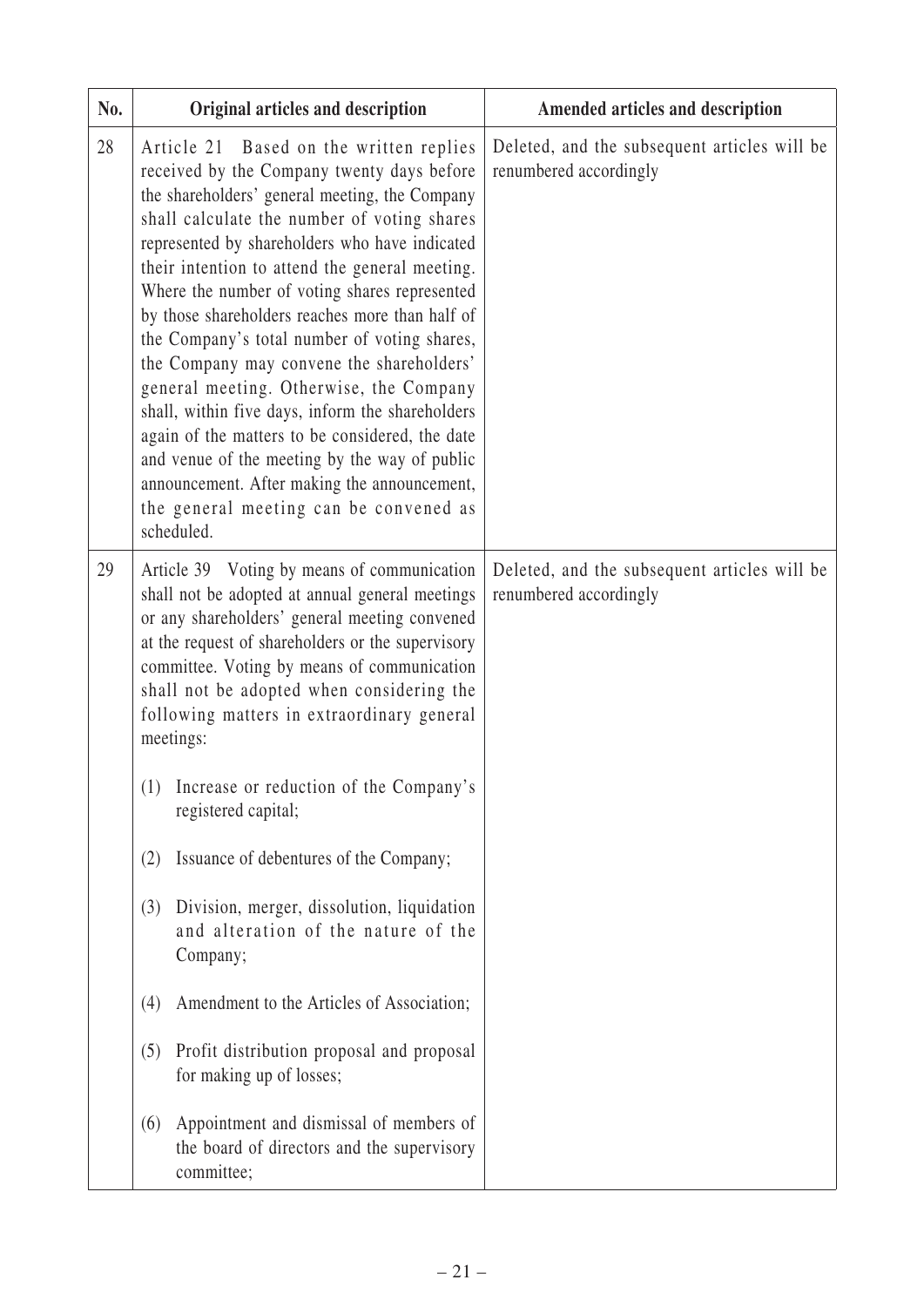| No. | Original articles and description                                                                                                                                                                                                                                                                                                                                                                                                                                                                         | Amended articles and description                                                                                                                                                                                                                                             |
|-----|-----------------------------------------------------------------------------------------------------------------------------------------------------------------------------------------------------------------------------------------------------------------------------------------------------------------------------------------------------------------------------------------------------------------------------------------------------------------------------------------------------------|------------------------------------------------------------------------------------------------------------------------------------------------------------------------------------------------------------------------------------------------------------------------------|
|     | Alteration of the use of proceeds raised by<br>(7)<br>share subscription;                                                                                                                                                                                                                                                                                                                                                                                                                                 |                                                                                                                                                                                                                                                                              |
|     | Connected transactions for approval in<br>(8)<br>general meeting;                                                                                                                                                                                                                                                                                                                                                                                                                                         |                                                                                                                                                                                                                                                                              |
|     | Asset acquisitions and disposals for<br>(9)<br>approval in general meeting;                                                                                                                                                                                                                                                                                                                                                                                                                               |                                                                                                                                                                                                                                                                              |
|     | (10) Replacement of the accounting firm;                                                                                                                                                                                                                                                                                                                                                                                                                                                                  |                                                                                                                                                                                                                                                                              |
|     | (11) Other matters that cannot be decided by<br>voting by means of communication as<br>stipulated in the Articles of Association.                                                                                                                                                                                                                                                                                                                                                                         |                                                                                                                                                                                                                                                                              |
| 30  | Article 59 Matters not specified in the notice<br>convening the extraordinary general meeting<br>shall not be voted at that meeting. When<br>considering the resolution proposed in the notice<br>of extraordinary general meeting, no amendment<br>shall be made on the contents of the proposed<br>resolution involving matters set out in Article<br>39 of this Order of Meeting. Any amendment<br>shall be considered as another newly proposed<br>resolution and shall not be voted in that meeting. | Article 58<br>When considering a proposal<br>set out in the notice of a general meeting, no<br>amendments shall be made thereto; any change<br>made thereto shall be considered as a newly<br>proposed resolution, of which the voting shall<br>not proceed at such meeting. |
|     | <b>Order of Meeting for the Board of Directors</b>                                                                                                                                                                                                                                                                                                                                                                                                                                                        |                                                                                                                                                                                                                                                                              |
| 31  | Article 3 The board of directors shall exercise<br>the following functions and powers:                                                                                                                                                                                                                                                                                                                                                                                                                    | Article 3 The board of directors shall exercise<br>the following functions and powers:                                                                                                                                                                                       |
|     | to be responsible for convening<br>(1)<br>shareholders' general meeting and to report<br>its work in general meeting;                                                                                                                                                                                                                                                                                                                                                                                     | to be responsible for convening<br>(1)<br>shareholders' general meeting and to report<br>its work in general meeting;                                                                                                                                                        |
|     | to implement resolution(s) passed in<br>(2)<br>general meeting;                                                                                                                                                                                                                                                                                                                                                                                                                                           | to implement resolution(s) passed in<br>(2)<br>general meeting;                                                                                                                                                                                                              |
|     | to determine annual business plan and<br>(3)<br>material investment proposal of the<br>Company;                                                                                                                                                                                                                                                                                                                                                                                                           | to determine annual business plan and<br>(3)<br>material investment proposal of the<br>Company;                                                                                                                                                                              |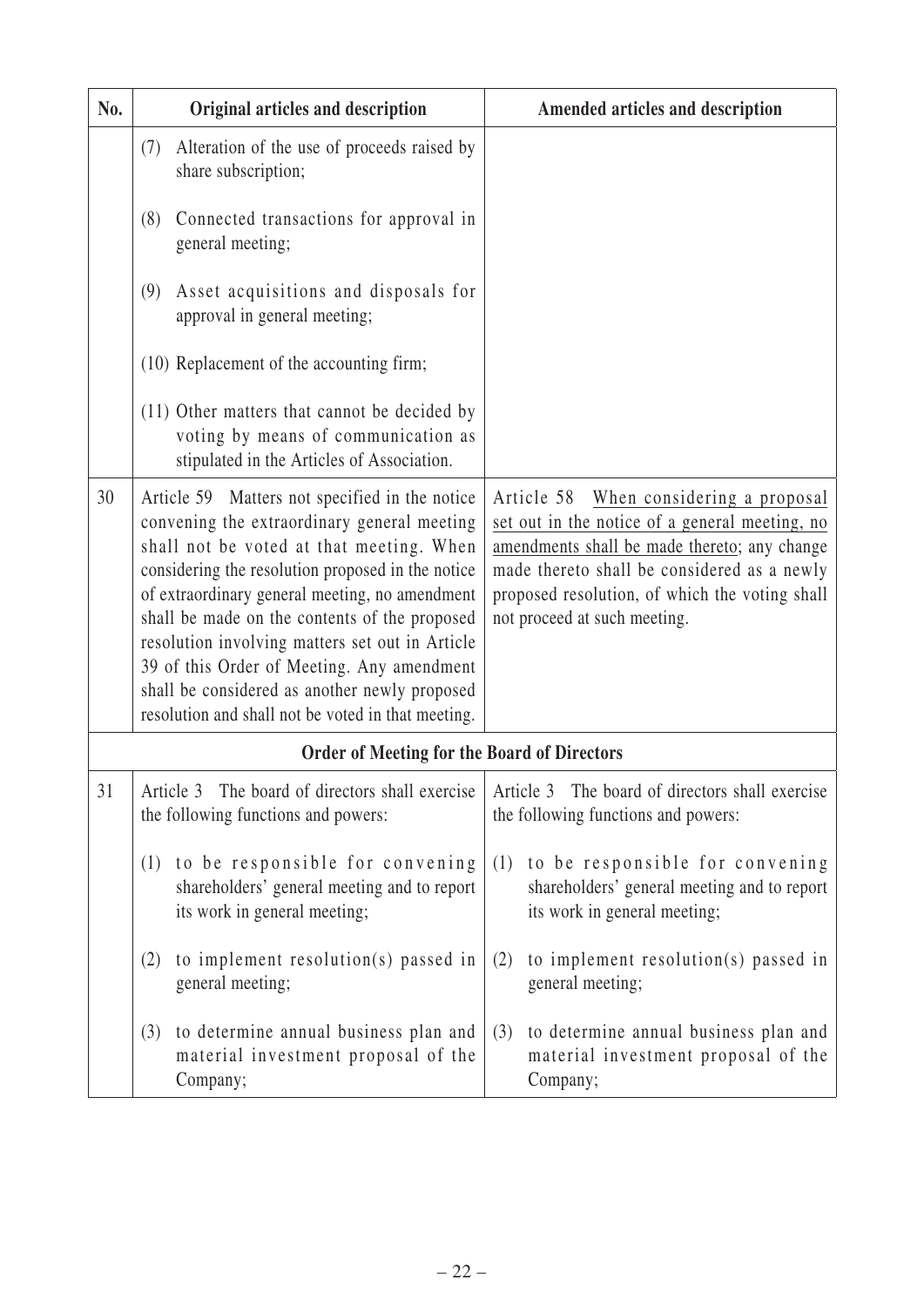| No. |     | Original articles and description                                                                                                                                                                                                                                                   |     | Amended articles and description                                                                                                                                                                                                                                                    |
|-----|-----|-------------------------------------------------------------------------------------------------------------------------------------------------------------------------------------------------------------------------------------------------------------------------------------|-----|-------------------------------------------------------------------------------------------------------------------------------------------------------------------------------------------------------------------------------------------------------------------------------------|
|     |     | (4) to formulate annual financial budget and<br>final accounts of the Company;                                                                                                                                                                                                      | (4) | to formulate annual financial budget and<br>final accounts of the Company;                                                                                                                                                                                                          |
|     | (5) | to formulate profit distribution proposals<br>and proposals for making up losses of the<br>Company;                                                                                                                                                                                 | (5) | to formulate profit distribution proposals<br>and proposals for making up losses of the<br>Company;                                                                                                                                                                                 |
|     | (6) | to formulate proposals for the increase or<br>reduction of the registered capital of the<br>Company and the issuance of debentures or<br>other securities and the listing thereof;                                                                                                  | (6) | to formulate proposals for the increase or<br>reduction of the registered capital of the<br>Company and the issuance of debentures or<br>other securities and the listing thereof;                                                                                                  |
|     | (7) | to formulate proposals on the Company's<br>substantial acquisition and sale, repurchase<br>of the Company's shares or merger,<br>division, dissolution or alteration of the<br>nature of the Company;                                                                               | (7) | to formulate proposals on the Company's<br>substantial acquisition and sale, repurchase<br>of the Company's shares or merger,<br>division, dissolution or alteration of the<br>nature of the Company;                                                                               |
|     | (8) | to determine external investments,<br>acquisition or sale of assets, pledges of<br>assets, proxy and connected transactions<br>within the scope of authorisation granted<br>by the shareholders' general meeting;                                                                   | (8) | to determine external investments,<br>acquisition or sale of assets, pledges of<br>assets, proxy and connected transactions<br>within the scope of authorisation granted<br>by the shareholders' general meeting;                                                                   |
|     | (9) | to determine the establishment of the<br>Company's internal control organisation;                                                                                                                                                                                                   | (9) | to determine the establishment of the<br>Company's internal control organisation;                                                                                                                                                                                                   |
|     |     | (10) to appoint or dismiss the Company's<br>general manager and to appoint or dismiss<br>the deputy manager and the financial<br>officer(s) and other senior management<br>officers based on the recommendations of<br>the general manager, and to determine their<br>remuneration; |     | (10) to appoint or dismiss the Company's<br>general manager and to appoint or dismiss<br>the deputy manager and the financial<br>officer(s) and other senior management<br>officers based on the recommendations of<br>the general manager, and to determine their<br>remuneration; |
|     |     | (11) to formulate the Company's basic<br>management system;                                                                                                                                                                                                                         |     | (11) to formulate the Company's basic<br>management system;                                                                                                                                                                                                                         |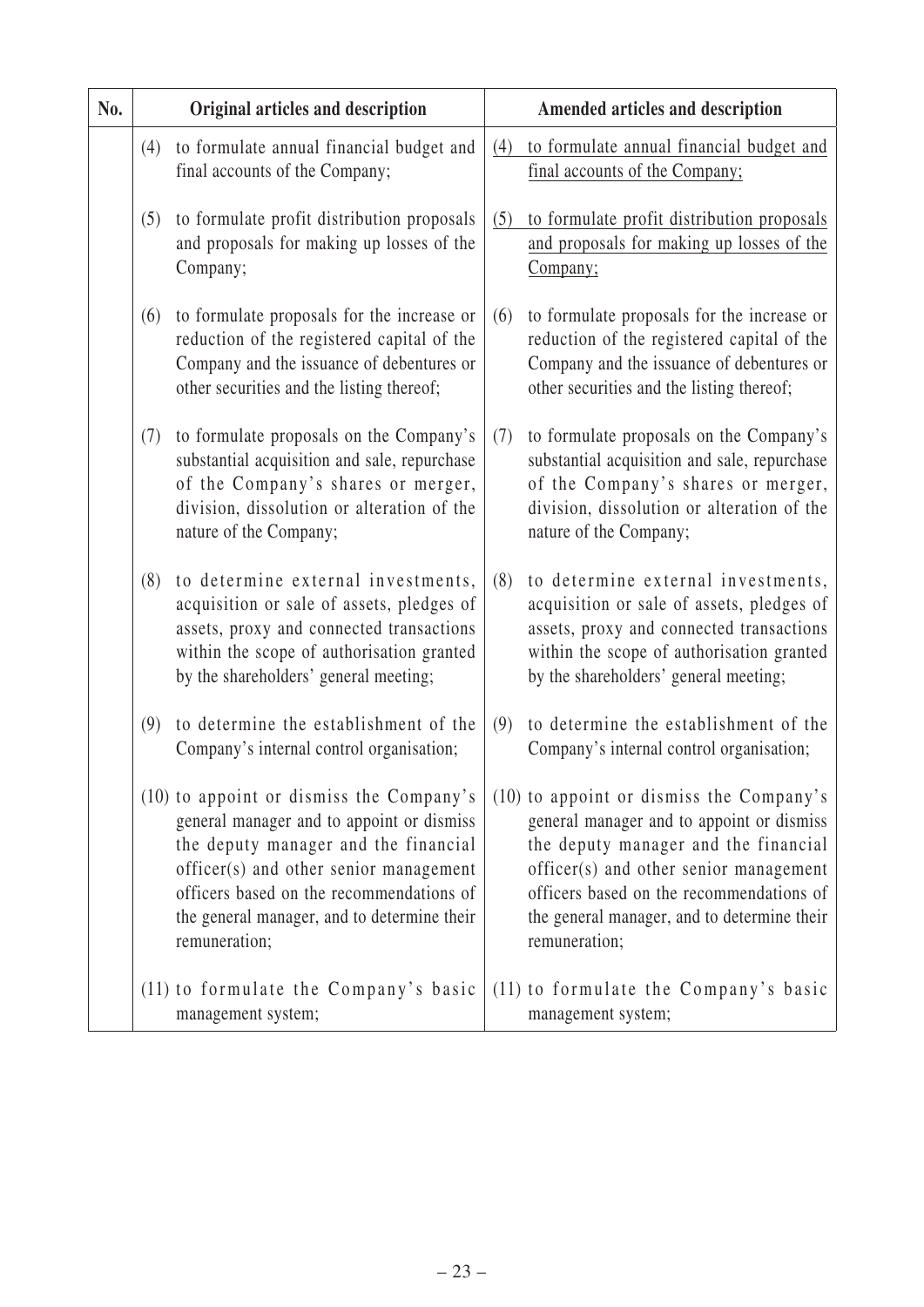| No. | Original articles and description                                                                                                                             | Amended articles and description                                                                                                                              |
|-----|---------------------------------------------------------------------------------------------------------------------------------------------------------------|---------------------------------------------------------------------------------------------------------------------------------------------------------------|
|     | (12) to formulate proposals for any amendment<br>of the Articles;                                                                                             | (12) to formulate proposals for any amendment<br>of the Articles;                                                                                             |
|     | (13) to exercise the Company's rights to<br>make significant borrowing within the<br>Company's annual financial budget;                                       | (13) to exercise the Company's rights to<br>make significant borrowing within the<br>Company's annual financial budget;                                       |
|     | (14) to determine the establishment of special<br>committee of the board of directors and the<br>appointment and removal of the relevant<br>person-in-charge; | (14) to determine the establishment of special<br>committee of the board of directors and the<br>appointment and removal of the relevant<br>person-in-charge; |
|     | (15) to exercise other duties designated by the<br>shareholders' general meeting and the<br>Articles of Association; provided that the                        | $(15)$ to appoint and remove the secretary to the<br>board of directors;                                                                                      |
|     | board of directors shall report the state<br>of implementation to the annual general<br>meeting after performing such duties;                                 | (16) to manage matters relating to the<br>Company's disclosure of information;                                                                                |
|     | (16) to determine other important business<br>and administrative matters which are not                                                                        | (17) to propose in general meeting to re-appoint<br>or replace the accounting firm which<br>undertakes auditing work for the Company;                         |
|     | relevant regulations to be decided by the<br>shareholders' general meeting; and to sign<br>other important agreements;                                        | (18) to be informed of the work report submitted<br>by the Company's general manager and to<br>examine the work of the general manager;                       |
|     | (17) to appoint and remove the secretary to the<br>board of directors;                                                                                        | $(19)$ to be responsible for the construction of<br>legal and compliance management issues of                                                                 |
|     | (18) to manage matters relating to the<br>Company's disclosure of information;                                                                                | (20) to perform other duties authorized by the<br>shareholders' general meeting and the                                                                       |
|     | (19) to propose in general meeting to re-appoint                                                                                                              | Company's Articles;                                                                                                                                           |
|     | undertakes auditing work for the Company;                                                                                                                     | (21) to decide on other major business matters<br>and administrative matters that are not                                                                     |
|     | (20) to be informed of the work report submitted<br>by the Company's general manager and to<br>examine the work of the general manager.                       | required by the Articles of Association or<br>the relevant laws, regulations, departmental<br>rules to be decided by the shareholders'<br>general meeting.    |
|     | required by the Articles of Association or<br>or replace the accounting firm which                                                                            | the Company;                                                                                                                                                  |